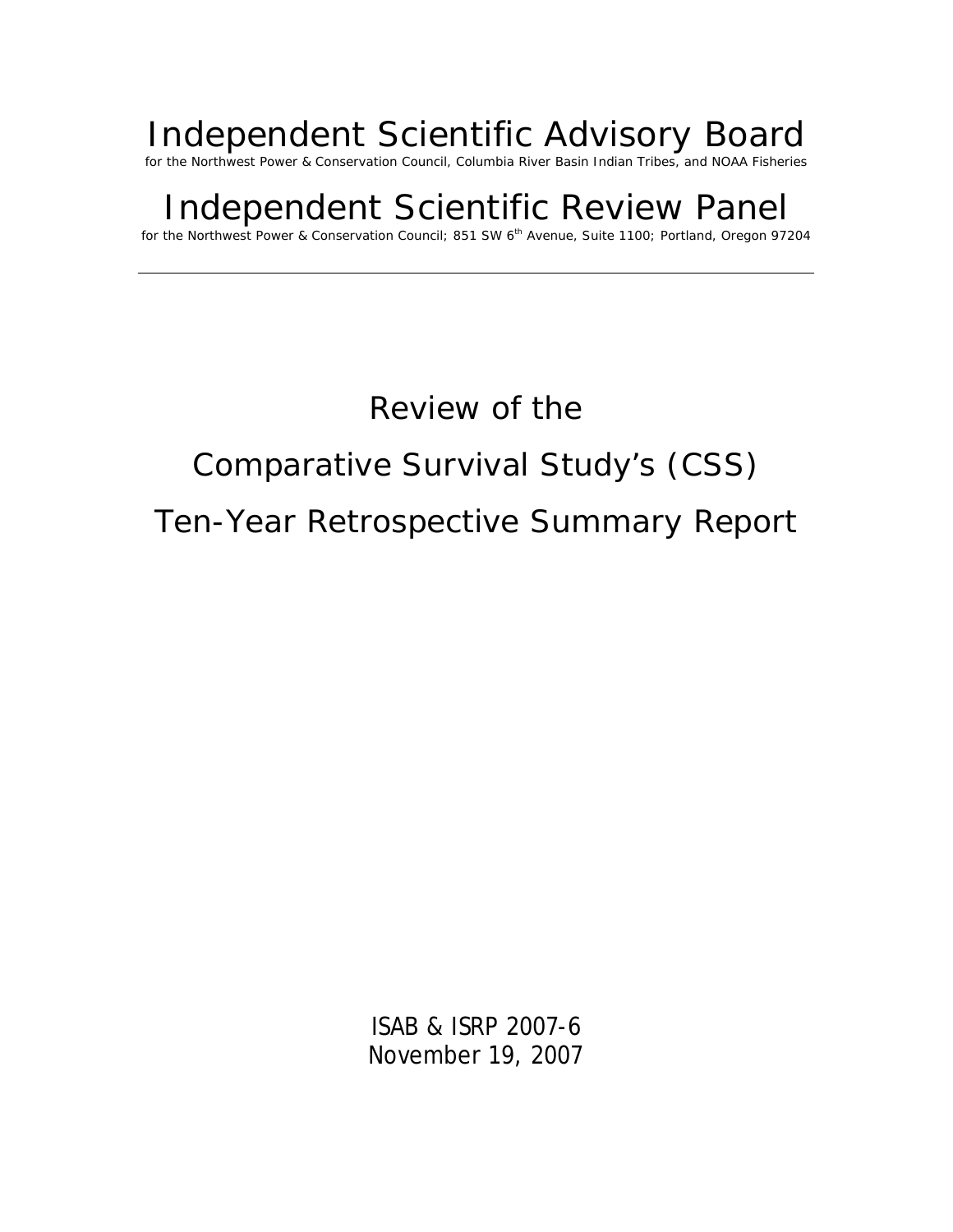#### **ISAB and ISRP Reviewers**

[Richard Alldredge,](http://www.nwcouncil.org/fw/isab/alldredge.pdf) Ph.D., Professor of Statistics at Washington State University.

[Robert Bilby](http://www.nwcouncil.org/fw/isab/bilby.pdf), Ph.D., Ecologist at Weyerhaeuser Company.

[Peter A. Bisson,](http://www.nwcouncil.org/fw/isab/bisson.pdf) Ph.D., Senior Scientist at the Olympia (Washington) Forestry Sciences Laboratory of the U.S. Forest Service.

[John Epifanio](http://www.nwcouncil.org/fw/isab/epifanio.pdf), Ph.D., Director and Associate Professional Scientist for the Center for Aquatic Ecology at the Illinois Natural History Survey.

[Linda Hardesty](http://www.nwcouncil.org/fw/isab/hardesty.pdf), Ph.D., Associate Professor of Range Management at Washington State University.

[Charles Henny,](http://www.nwcouncil.org/fw/isab/henny.pdf) Ph.D., Senior Research Scientist at the U.S. Geological Survey in Corvallis, Oregon.

Nancy Huntly, Ph.D., Professor of Wildlife Biology at Idaho State University.

[Stuart Hurlbert](http://www.nwcouncil.org/fw/isab/hurlbert.pdf), Ph.D., Professor of Biology and Director, Center for Inland Waters at San Diego State University.

[Roland Lamberson](http://www.nwcouncil.org/fw/isab/lamberson.pdf), Ph.D., Professor of Mathematics and Director of Environmental Systems Graduate Program at Humboldt State University.

[Colin Levings,](http://www.nwcouncil.org/fw/isab/levings.pdf) Ph.D., Scientist Emeritus and Sessional Researcher, Department of Fisheries and Oceans. Canada

[Eric J. Loudenslager,](http://www.nwcouncil.org/fw/isab/loudenslager.pdf) Ph.D., Hatchery Manager at Humboldt State University, California.

[Katherine Myers](http://www.nwcouncil.org/fw/isab/myers.pdf), Ph.D., Principal Investigator of the High Seas Salmon Research Program at the School of Aquatic and Fishery Sciences, University of Washington.

[William Pearcy,](http://www.nwcouncil.org/fw/isab/pearcy.pdf) Ph.D., Professor Emeritus of Oceanography at Oregon State University.

[Thomas P. Poe](http://www.nwcouncil.org/fw/isab/poe.pdf), M.S., Consulting Fisheries Scientist, formerly with the U.S. Geological Survey.

Dennis Scarnecchia, Ph. D., Professor of Fish and Wildlife Resources, University of Idaho.

[Peter Smouse](http://www.nwcouncil.org/fw/isab/smouse.pdf), Ph.D., Professor of Ecology, Evolution, and Natural Resources at Rutgers University.

[Bruce Ward](http://www.nwcouncil.org/fw/isab/ward.pdf), Fisheries Scientist, Ministry Of Environment, Aquatic Ecosystem Science Section, U.B.C., Vancouver.

Chris Wood, Ph.D., Head, Conservation Biology Section, Department of Fisheries and Oceans, Canada.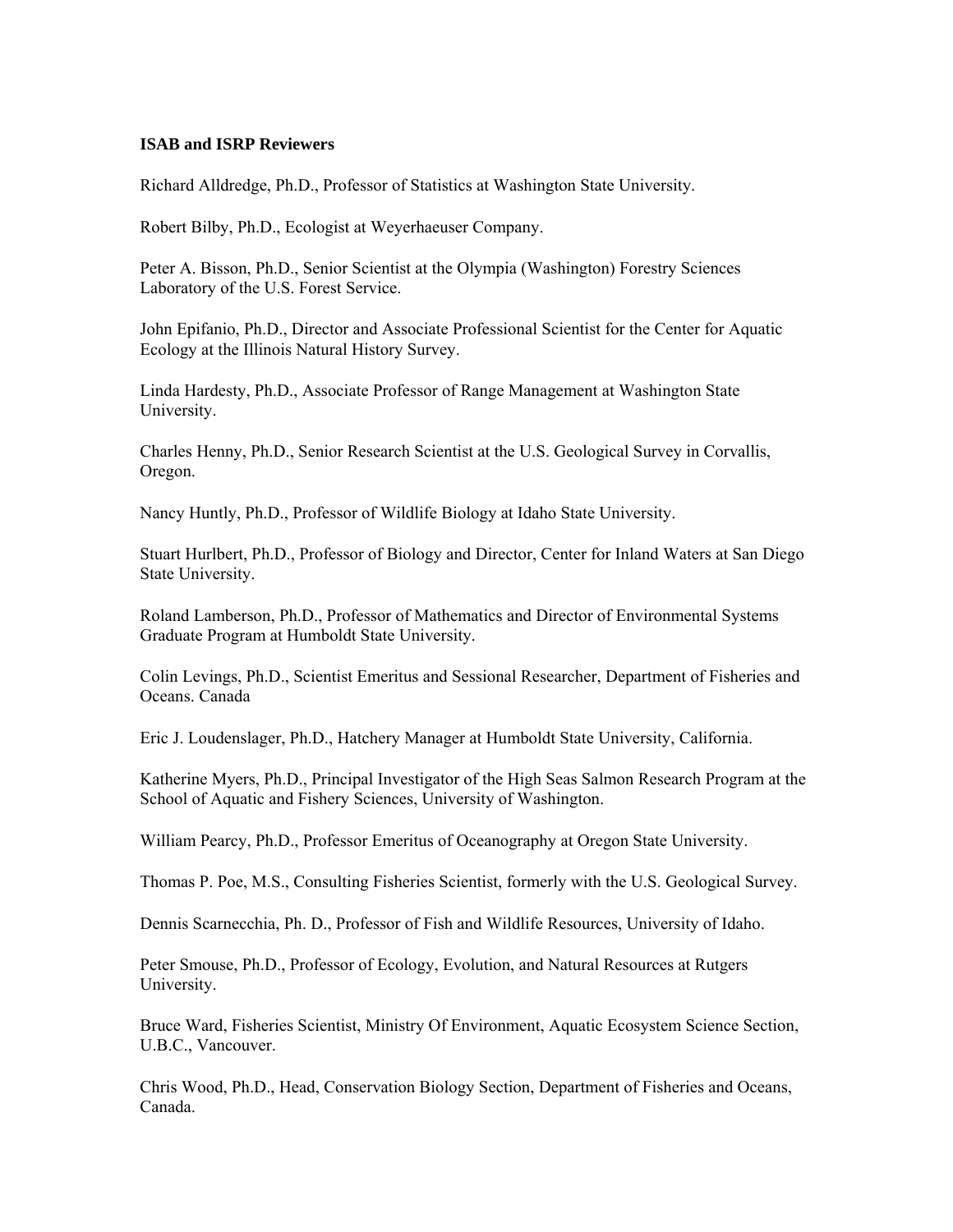# **Review of the Comparative Survival Study's Ten-year Retrospective Summary Report**

# **Contents**

| IV. Evaluation of the Effectiveness of the CSS Retrospective in Answering Concerns<br>Raised by the ISAB Review of the CSS 2005 Annual Report (ISAB 2006-3)  12    |  |
|--------------------------------------------------------------------------------------------------------------------------------------------------------------------|--|
| A. Chapter 2: Travel Time, Survival, and Instantaneous Mortality Rates of Yearling<br>Chinook and Steelhead through the Lower Snake and Columbia Rivers, and their |  |
| B. Chapter 3: Annual SAR by Study Category, TIR, SR, and D for Hatchery and Wild                                                                                   |  |
| Spring/Summer Chinook Salmon and Steelhead: Patterns and Significance  18                                                                                          |  |
| C. Chapter 4: Estimating Environmental Stochasticity in SARs, <i>TIRs</i> , and <i>Ds</i> 20                                                                       |  |
|                                                                                                                                                                    |  |
|                                                                                                                                                                    |  |
| F. Chapter 7: Simulation Studies to Explore Impact of CJS Model Assumption                                                                                         |  |
|                                                                                                                                                                    |  |
| G. Chapter 8: Conclusions and General Recommendations for Future Direction 24                                                                                      |  |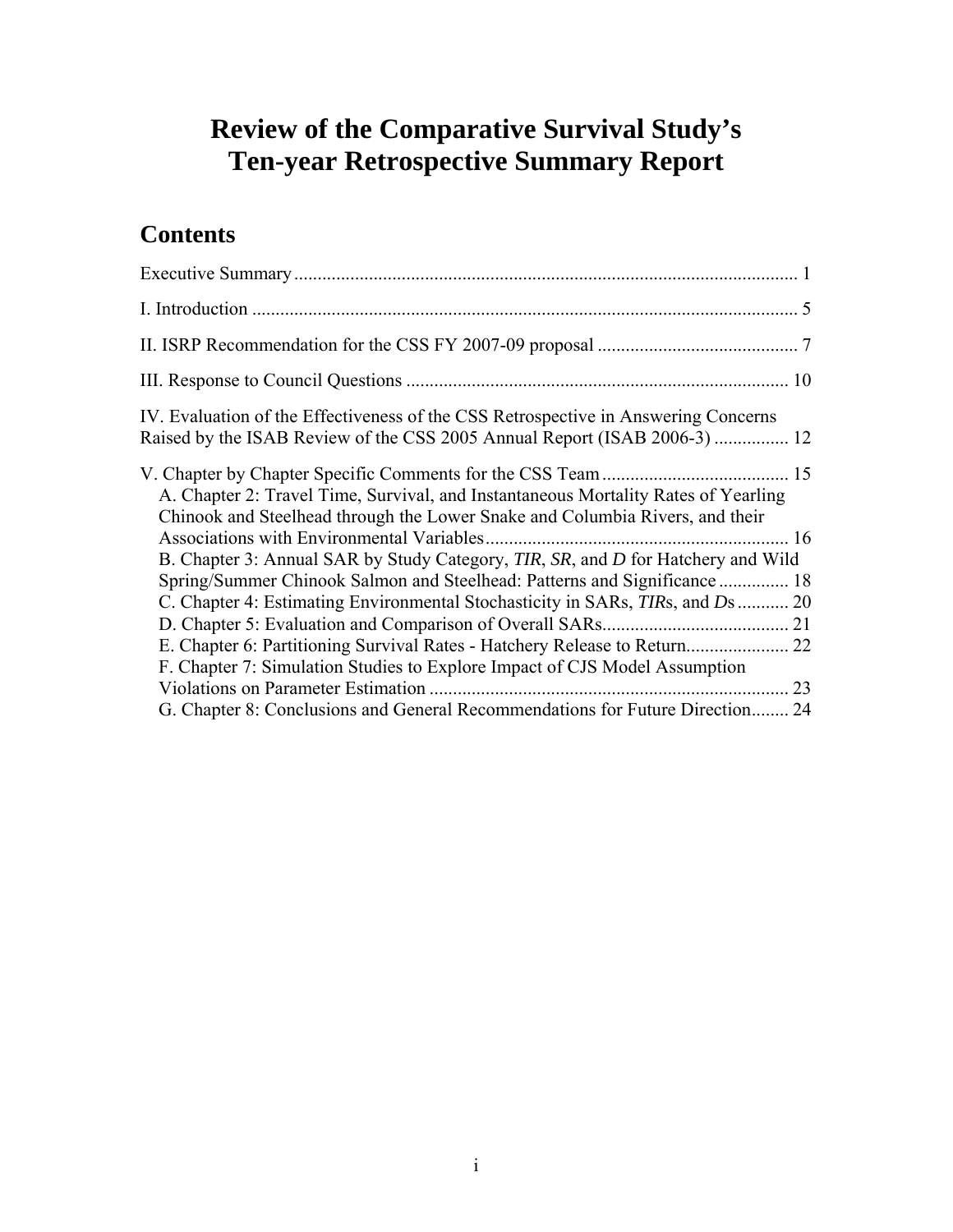# **Review of the Comparative Survival Study's Ten-year Retrospective Summary Report**

## <span id="page-3-0"></span>**Executive Summary**

This report is the most recent in a series of ISAB and ISRP reviews of the Comparative Survival Study. The Northwest Power and Conservation Council (the Council) requested this current ISAB and ISRP review of the CSS Ten-Year Retrospective Summary Report<sup>[1](#page-3-1)</sup> to inform the funding decision for the CSS proposal for Fiscal Years 2008 and 2009. This review follows on an earlier review by the ISAB of the CSS 2005 Annual Report, also requested by the Council, in which two questions were posed. These two questions were given provisional answers in the ISAB review, and a number of specific concerns were identified that made the Annual Report an inadequate source of information to answer those questions more thoroughly. The ISAB review of the CSS [2](#page-3-2)005 Annual Report (ISAB 2006-3<sup>2</sup>) included a recommendation that the CSS team prepare a summary and retrospective synthesis of the first 10 years of the project, because such a synthetic review of information and interpretation was needed to provide clear answers to the questions posed by the Council, as well as to support other management applications and scientific interpretations of the CSS results. This current review is of the resultant CSS 10-Year Retrospective Report, which has been completed in response to the ISAB 2006-3 recommendations and directive from the Council. This ISAB and ISRP review was requested by the Council, which also asked that the ISAB and ISRP evaluate the responsiveness of the Retrospective to comments in ISAB 2006-3 and again provide answers to the Council's two questions.

The ISAB and ISRP find that the ten-year summary report is clear, thorough, responsive to past ISAB comments, and was completed in a retrospective style, a major accomplishment for which we commend the CSS investigators. The ISAB/ISRP provide their detailed evaluation in four parts: the ISRP recommendation for the CSS FY 2007-09 proposal, the ISAB/ISRP response to the two questions posed by the Council in their 2005 request for review of the CSS, an evaluation of the effectiveness of the CSS Retrospective in answering the concerns that were posed by the ISAB's review of the 2005 Annual Report, and chapter by chapter specific comments for the CSS team.

The ISRP finds that the CSS FY 2007-09 proposal Meets Scientific Review Criteria (In Part). Specifically, the ISRP finds that the first three biological objectives of the CSS proposal (Estimate Smolt to Adult Survival Rates [SARs], SAR Hydro Goal, and Transport to Control [T/C] Ratios) meet scientific review criteria. The ISRP finds that the fourth objective (Upriver/Downriver Comparisons) does not meet scientific review criteria, because of inevitable confounding from other factors in establishing cause(s) of upriver/downriver differences that may be detected, regardless of sample size and detection power that could be achieved.

 $\overline{a}$ 

<span id="page-3-1"></span> $\frac{1}{2}$  www.fpc.org/documents/CSS.html

<span id="page-3-2"></span><sup>&</sup>lt;sup>2</sup> ISAB Review of the 2005 Comparative Survival Studies' Annual Report and Applicability of Comparative Survival Studies' Analysis Results: [www.nwcouncil.org/library/isab/isab2006-3.htm](http://www.nwcouncil.org/library/isab/isab2006-3.htm)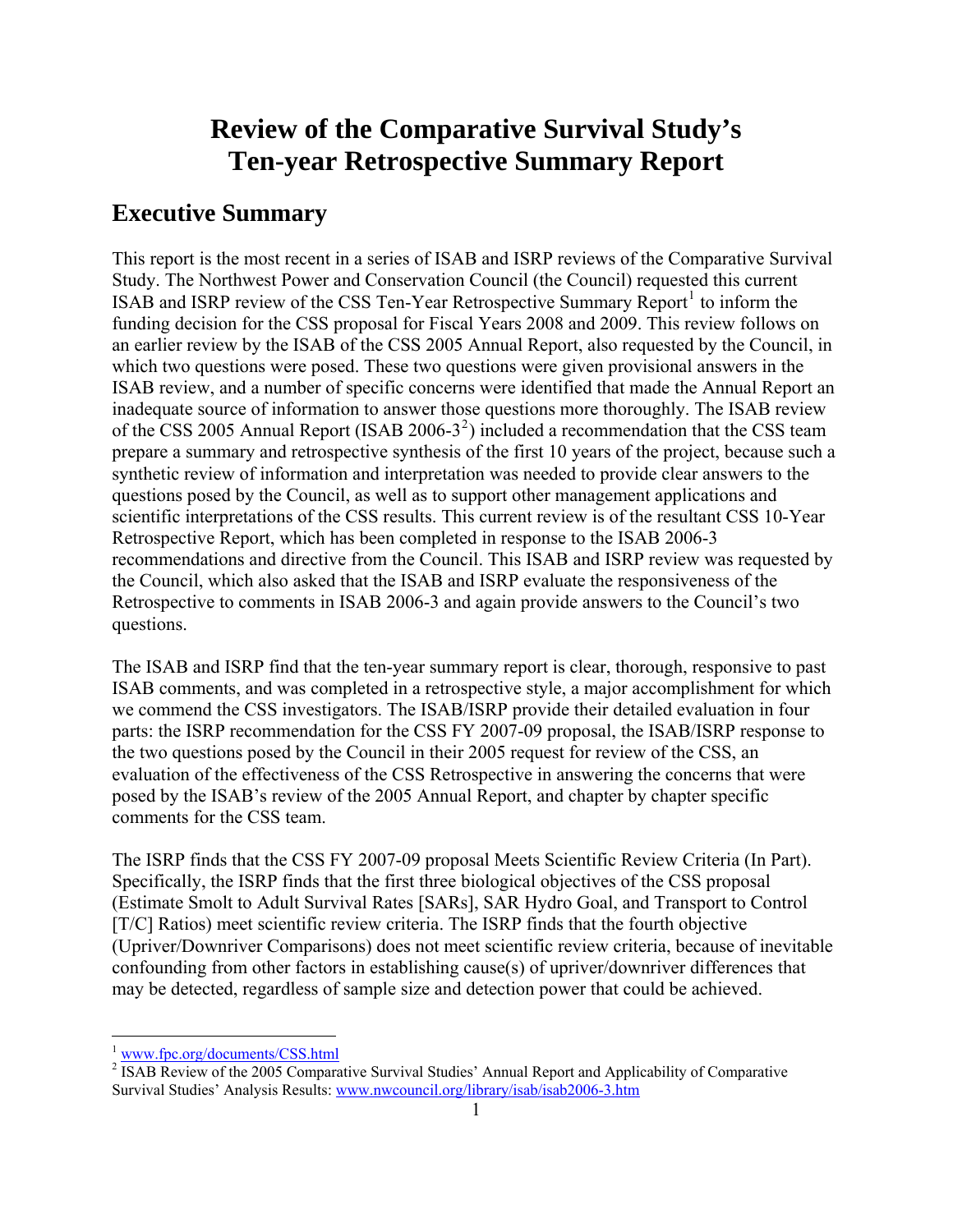Overall, the CSS Ten-Year Retrospective was effective in answering the concerns posed by the ISAB's review of the CSS 2005 Annual Report (ISAB 2006-3). The Retrospective provided improved clarity in the presentation and explanation of the sophisticated methodologies used in analyses of CSS data. The scope of CSS investigations resulted in an extensive report, containing many detailed summaries of past and present work, and the report presents key data and data summaries in support of their major conclusions. The CSS team has responded very well in a short time frame to the difficult challenge of including enough details to allow scientific review, while avoiding obfuscation by sheer volume of material.

The 10-Year Retrospective facilitated improved answers to the questions posed earlier by the Council:

*Council Question 1. Are the design, implementation, and interpretation of the statistical analyses underpinning the report based on the best available methods? Does the ISAB have suggestions for improving the analyses?* 

Similar to the ISAB review of the 2005 CSS Annual Report, this current ISAB/ISRP review finds that the design, implementation, and interpretation underpinning the 10-Year Retrospective Report are very good. The CSS constitutes a successful implementation of a large-scale tagging program. The CSS has benefited from also using PIT-tags from other marking programs, and we encourage even more cooperation among PIT-tag marking programs to address critical uncertainties and improve reliability of survival estimates. We have included advice in the detailed chapter reviews for the CSS staff on design and analysis issues. We have also noted where we believe other interpretations of results should be considered or altered, e.g., the upriver/downriver comparative analyses.

*Council Question 2. What is the applicability of the CSS results, taking into account whatever scientific criticisms of the analyses that the ISAB decides are valid, if any? In other words, what weight should the analyses be given and what qualifiers should be considered when using the analyses for decision-making?* 

The ISAB and ISRP find that the CSS results are based upon carefully considered and applied methods of analysis. It is inevitable that there are other methods of analysis and that there can be other interpretations of results. We support the CSS efforts to refine analytical methodology, analyze other data, and design additional studies to collect more data to answer important questions for the region.

Caution is always needed in interpreting results, and the assumptions that are used in interpretation, as well as measures of uncertainty, must be taken into account in deciding the application of any interpretation. For instance, current conclusions that transportation provided, or did not provide, benefit to a species or wild/hatchery group requires qualification with the possibility of selection bias of fish for transportation due to size, condition, location in the water column, etc. Similarly, conclusions about mortality or delayed mortality of transported fish, relative to in-river fish, are not equivalent to saying that mortality or delayed mortality are DUE to transportation, unless all other factors can be discounted. Similarly, statements that trends are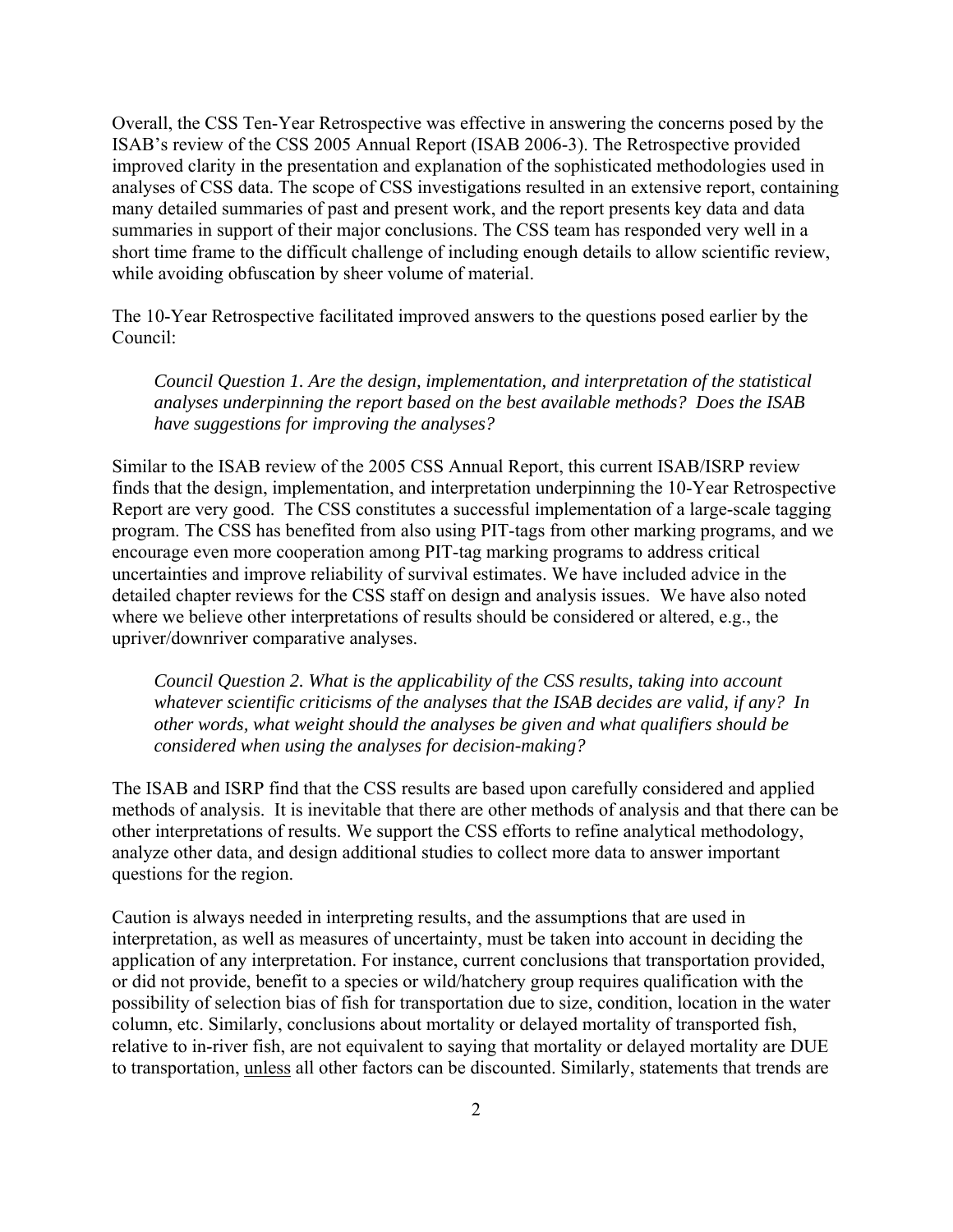consistent with a specific hypothesis are most useful where alternative explanations are examined and discounted.

Both the ISRP and ISAB agree that the upriver/downriver comparative analyses, with ensuing inferences of causation, should be discontinued. Although the basic data on performance of upriver and downriver stocks remain of value in monitoring and evaluation, inevitable confounding in the sampling design precludes unambiguous interpretation of cause of upriver/downriver differences. That is not to say that upriver/downriver differences are absent, but rather methods to identify causality are lacking.

We also find many well-supported interpretations in the CSS Retrospective that should be carefully considered by Council and other decision-makers. These are discussed in detail in later sections of this report, particularly V.B, V.D, V.E, and V.G. We note several here, referencing the sections of the report where they are presented in full detail.

The CSS report suggests that the net benefit of transportation decreases in the order (hatchery and wild Steelhead) > (hatchery Chinook) > (wild Chinook), with wild Chinook showing no consistent evidence of any net benefit. Sample sizes of hatchery Chinook are large enough that the evidence for  $TIR_0 > 1$  (transport to in-river ratio) was collectively convincing. Transportation of steelhead seems to be beneficial enough that even limited precision is not a serious impediment to establishing that fact. For wild Chinook, the sample size is inadequate and nothing very convincing can be said. Even where there was substantial benefit from transportation, none of these SARs were sufficient for stock persistence, so while it sometimes did improve survival, transportation alone was not sufficient to ensure persistence. (See Chapter 3 of the CSS Retrospective, devoted to a comparison of in-river and transported fish, where the sampling unit of interest is the entire yearly run, and section V.B of this ISAB/ISRP review.)

The report finds that overall SARs for wild spring/summer Chinook (geometric mean 0.9%, range 0.3-2.4%) and wild steelhead (geometric mean 1.6%, range 0.3% - 2.9%) fell short of the NPCC SAR recovery goals (2% minimum, 4% average). These conclusions were supported by the data presented in the report but do not include the untagged fish data; for some years, the untagged fish have been estimated to survive at considerably higher rates than tagged fish (Copeland et al. 2007). Regardless, these SARs are low and are reason for concern for recovery of these listed stocks. (See Chapter 5 of the Retrospective, evaluating and comparing SARs for Snake River listed salmon and steelhead, and section V.D. of this review.)

The report indicates that transportation, whatever benefits it may have on the outward journey, has negative consequences on the homeward journey, and they are substantial. Smolts transported from Lower Goose Dam (or from lower projects) fare better on the homeward journey than do those transported from Lower Granite Dam. However, we have no reports on the compensating benefits on the outward journey. We need direct assessment of SAR- and TIRvalues for fish of the T1 and other transported smolts, all in comparison with the C0 and T0 cohorts. We need proper TIR-values for all of the sampled cohorts, measured Lower Granite Dam to Lower Granite Dam. The retrospective report reminds us that the Lower Granite Dam to natal source component of survival is outside the current CSS mandate, but suggests that we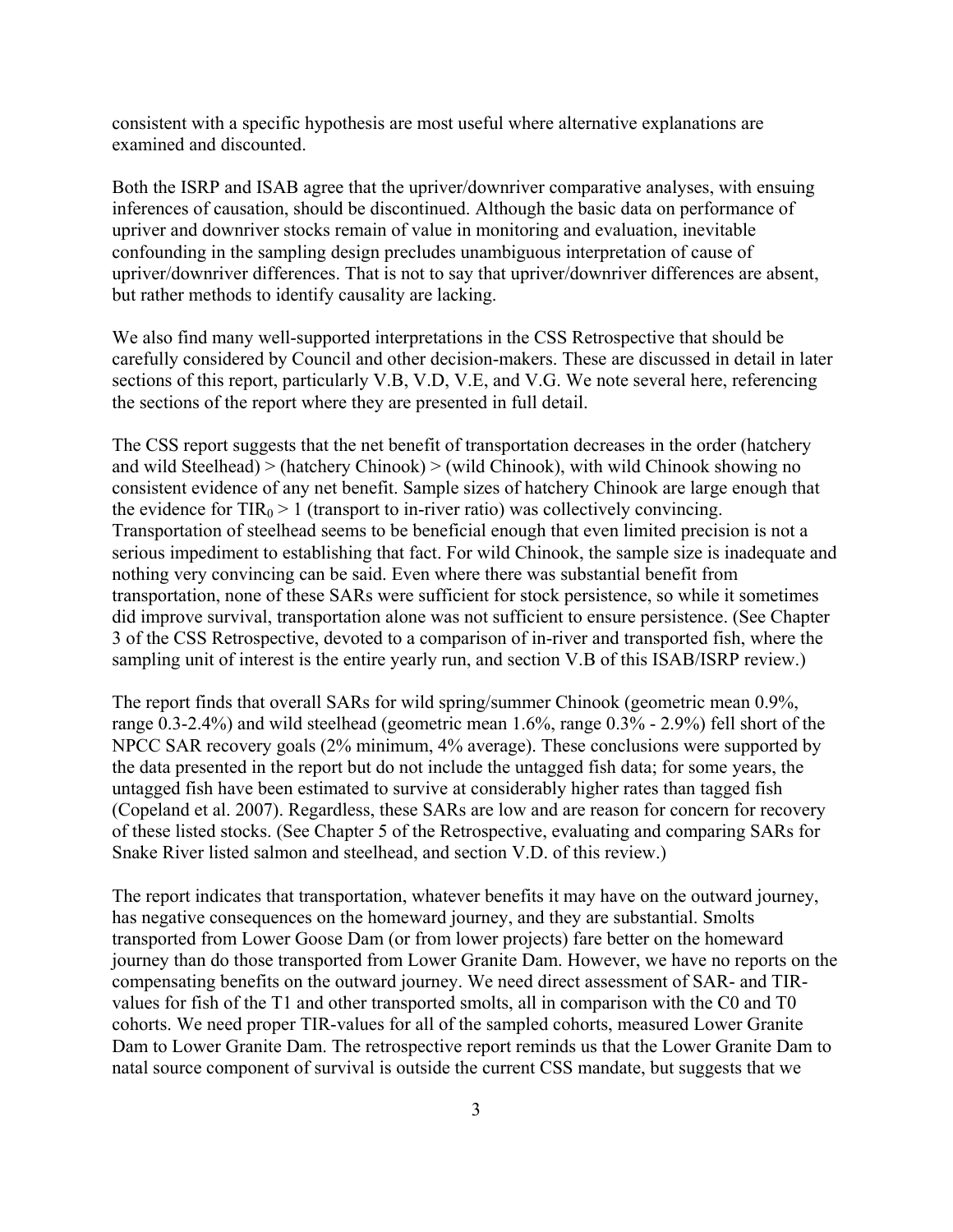need to know more about it. We concur. (See Chapter 6 of the CSS Retrospective, designed to evaluate survival of hatchery and wild Chinook on their return journey from Bonneville to Lower Granite Dam (LGR) and from LGR to their source hatchery or spawning ground, and section V.E of this ISAB/ISRP review.)

#### **Recommendations**

From review of the CSS Retrospective, the ISAB and ISRP suggest three general priorities for future work:

- 1. Initiate a comprehensive study to determine why the PIT tagged Snake River wild spring/summer Chinook are producing lower SARs than the unmarked wild Chinook.
- 2. Initiate a study to determine why wild spring-summer Chinook gain no benefit from transportation (TIR~1.0) compared to hatchery Chinook and steelhead.
- 3. Prepare and submit for peer-reviewed publication a major synthesis paper, highlighting central results and interpretations of the CSS study.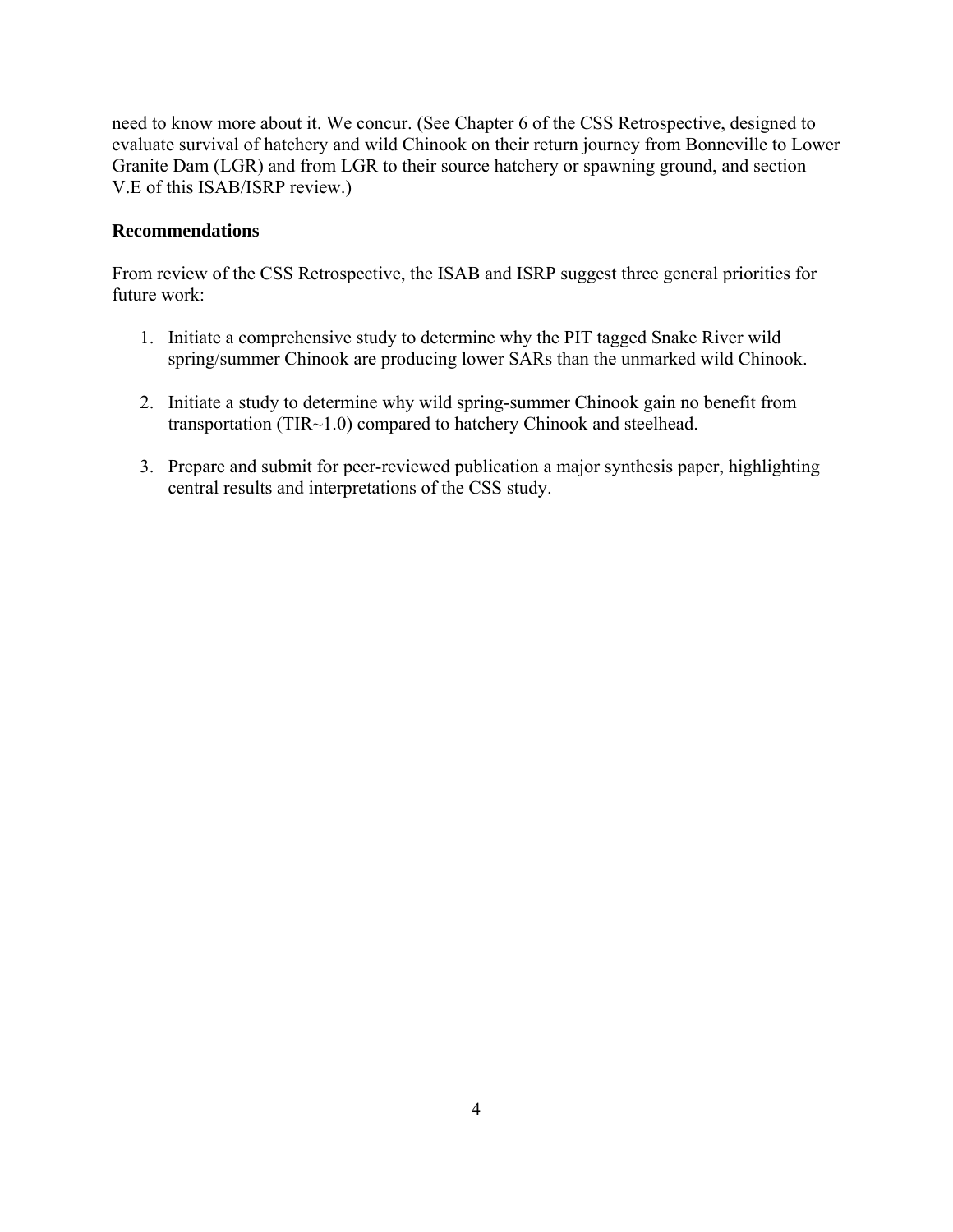## <span id="page-7-0"></span>**I. Introduction**

 $\overline{a}$ 

This joint Independent Scientific Advisory Board (ISAB) and Independent Scientific Review Panel (ISRP) review of the Comparative Survival Study's (CSS) Ten-year Retrospective Summary Report reflects over a decade of iterative independent scientific review by the ISAB and ISRP, as well as adaptive study design and implementation, and subsequent reporting by the CSS project sponsors. The ISAB and ISRP conducted this review jointly because the CSS Tenyear Retrospective Summary Report (CSS Retrospective) presents findings with program-level applicability on hydrosystem operations suited for an ISAB review, while at the same time the CSS project is funded through the Council's Fish and Wildlife Program and is thus reviewed by the ISRP.

The CSS is a field study of the survival of PIT-tagged spring/summer Chinook and PIT-tagged summer steelhead through the Snake and Columbia River(s) hydrosystem from smolts through returning adults, with a focus on relative survival of fish that traveled as smolts by alternative routes (e.g., in river, transported, different routes of dam passage, and different numbers of dams passed).

The CSS is important because it is one of the few organized attempts to systematically release PIT-tagged hatchery-reared and wild smolts into the Columbia River for the purpose of comparative monitoring and evaluation. Most aspects of the study, from its design and methods to the analytical results, continue to be strongly debated in the Region because the relative survival rates of salmonids under different hydrosystem operations and environmental constraints is a central concern of water and fish management policies.

The Council requested this ISAB and ISRP review to inform the Council's funding decision on the CSS project for Fiscal Years (FY) 2008 and 2009. Specifically, as described in a November 21, 2006, letter from the Council to the Bonneville Power Administration, the Council recommended FY 2007 funding to "continue the ongoing level of PIT-tagging of spring/summer Chinook salmon and steelhead, in order to continue to obtain the PIT-tag data from the marked fish, which various projects rely upon and utilize." The Council recommended no funding to tag new groups. The Council also recommended funding to complete a retrospective summary report, as recommended by the ISAB and ISRP, and have it reviewed within the region and by the ISAB. With this ISAB/ISRP review in hand, the Council intends to make a funding recommendation to Bonneville for FY 2008 and 2009.

As per the Council's request, the CSS Retrospective was created in response to recommendations contained in the ISAB's review of the CSS's 2005 Annual Report. These ISAB recommendations were subsequently incorporated in the ISRP's review of the FY 2007-09 CSS proposal.<sup>[3](#page-7-1)</sup> These were the latest in a series of iterative reviews of the CSS project over the past decade; see Appendix A ([www.nwcouncil.org/library/isab/isabisrp2007-6app.pdf\)](http://www.nwcouncil.org/library/isab/isabisrp2007-6app.pdf) for excerpts from past ISAB and ISRP reviews. This ISAB and ISRP review considers how well the CSS

<span id="page-7-1"></span><sup>&</sup>lt;sup>3</sup> ISRP Final Review of Proposals submitted for Fiscal Years 2007-2009 Funding through the Columbia River Basin Fish and Wildlife Program: [www.nwcouncil.org/library/isrp/isrp2006-6.htm](http://www.nwcouncil.org/library/isrp/isrp2006-6.htm)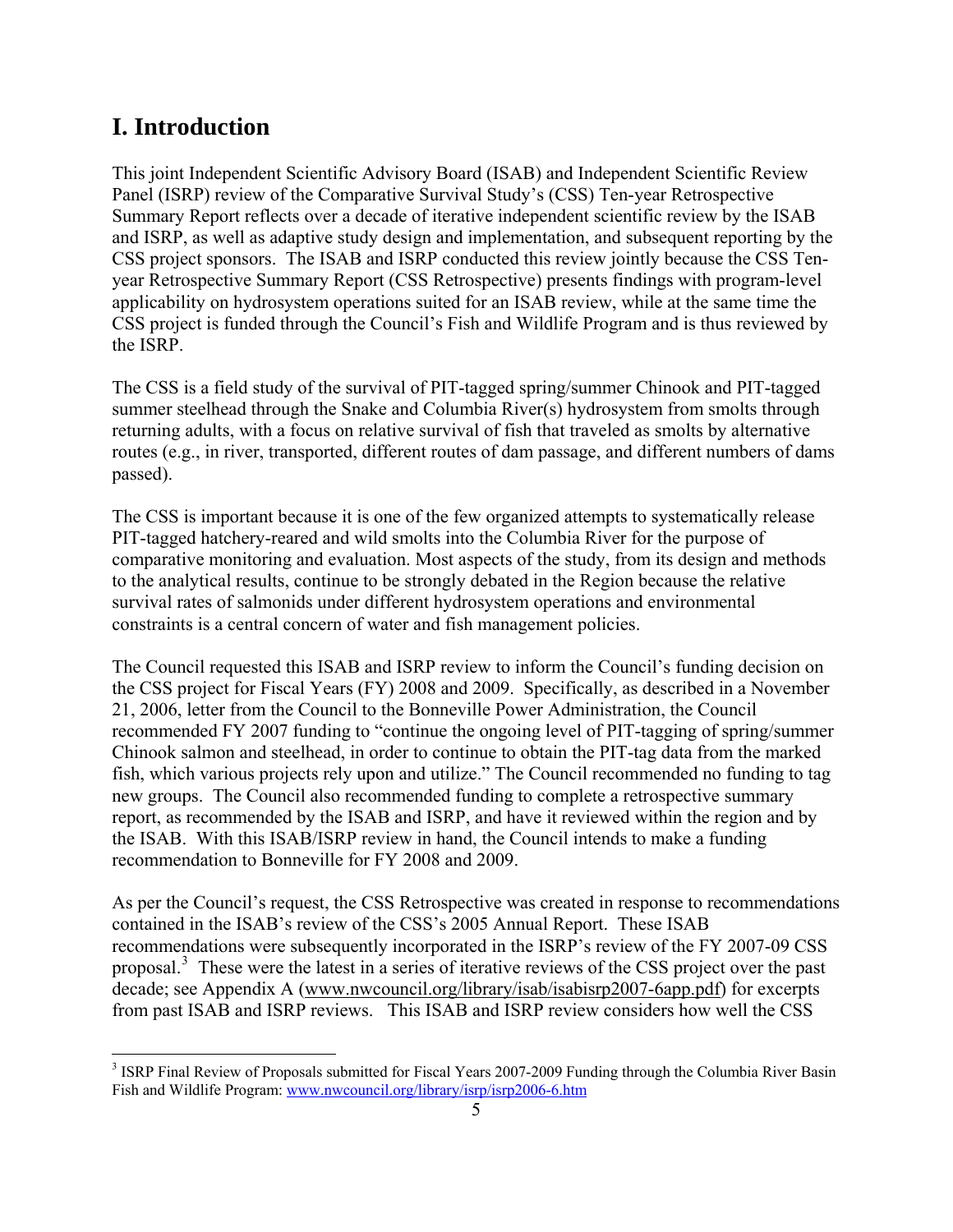Retrospective addresses the ISAB and ISRP's recommendations from the review of the CSS's 2005 Annual Report and the Council's original questions posed to the ISAB. An updated ISRP recommendation for the CSS FY 2007-09 proposal (199602000) is also provided.

On December 20, 2005, the Council requested that the Independent Scientific Advisory Board (ISAB) review the 2005 Annual Report for the Comparative Survival Study (CSS) prepared by the Fish Passage Center (FPC) and the Comparative Survival Study Oversight Committee, as well as critical comments on the draft of that report by the Bonneville Power Administration (BPA) and NOAA Fisheries. The Council asked that the ISAB address the following specific questions:

1. Are the design, implementation, and interpretation of the statistical analyses underpinning the report based on the best available methods? Does the ISAB have suggestions for improving the analyses?

2. What is the applicability of the CSS results, taking into account whatever scientific criticisms of the analyses that the ISAB decides are valid, if any? In other words, what weight should the analyses be given and what qualifiers should be considered when using the analyses for decision-making?

With regard to Council question 1, the ISAB review made recommendations for improvement, while stating that the design, implementation, and interpretation underpinning the 2005 Annual Report were very good. The ISAB review noted that Council question 2 was difficult to answer with the present annual progress report and recommended that the CSS team produce a ten-year summary report including some additional in-depth interpretations and analyses of the data, in a retrospective style.

The ten-year summary report has been completed in a retrospective form. Producing this report was a major accomplishment, and we commend the CSS investigators for their efforts. The current ISAB/ISRP review is presented in four parts:

- ISRP Recommendation for the CSS FY 2007-09 proposal
- Response to Council questions
- Evaluation of the effectiveness of the CSS Retrospective in answering concerns raised by the ISAB review of the CSS 2005 Annual Report (ISAB 2006-3).
- Chapter by chapter specific comments for the CSS team

To complete this review, the ISAB and ISRP requested and received a very informative briefing on CSS Retrospective by the project sponsors at the ISAB and ISRP's September meeting. This briefing was followed by an informal question and answer with the project sponsor at the ISAB and ISRP's October meeting. The ISAB and ISRP reviewed the CSS Retrospective Report in depth, but only briefly reviewed the comments from others on the CSS report in the context of our chapter reviews. We do not address the comments point by point, and we did not re-analyze any of the CSS or commenters' specific data analyses due to the short time available for our review.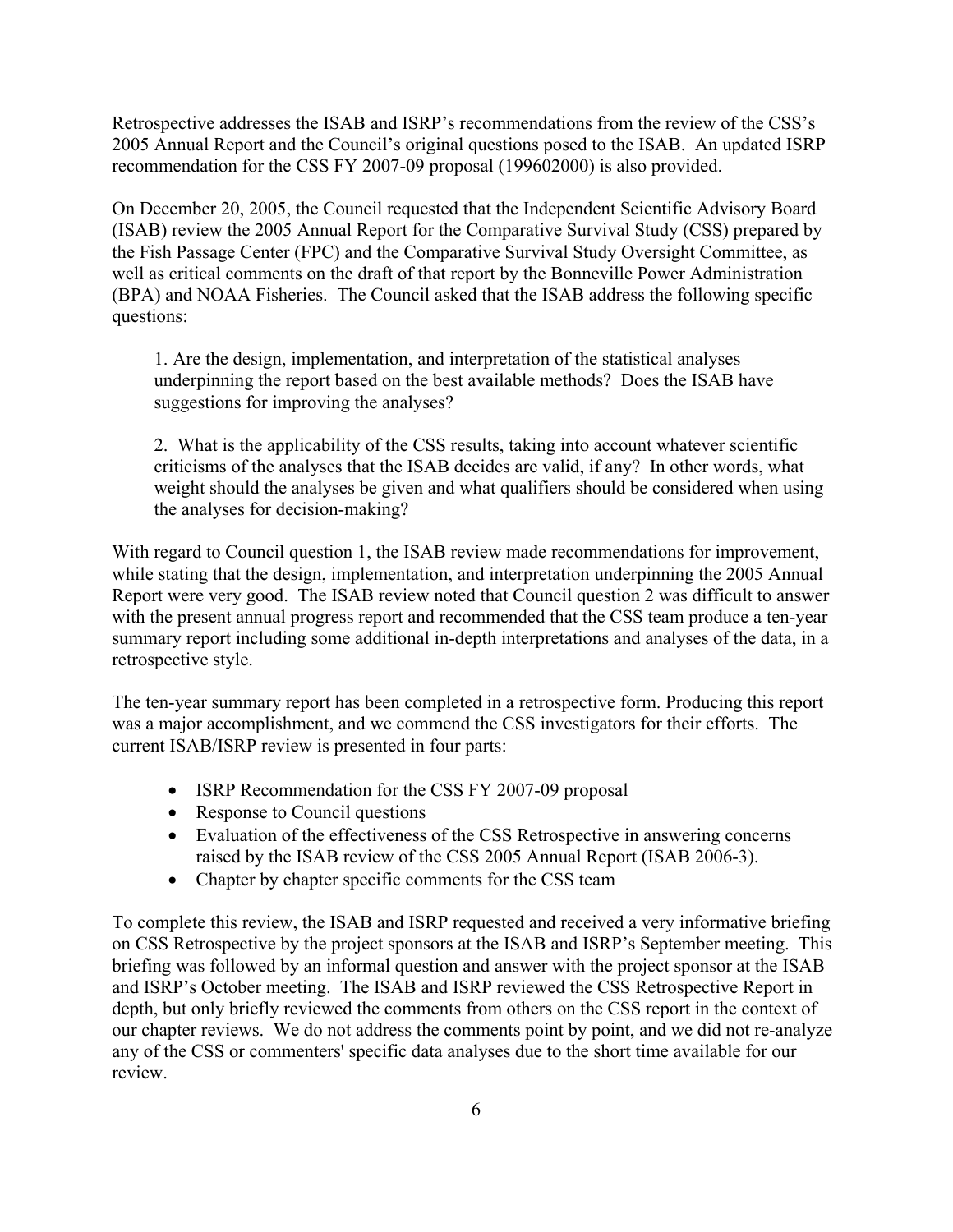# <span id="page-9-0"></span>**II. ISRP Recommendation for the CSS FY 2007-09 proposal**

The ISRP concludes that CSS proposal #199602000: Meets Scientific Review Criteria (In Part)

#### **Proposal Background**

The FY 2007-09 CSS proposal identified four biological objectives.

1. Estimate SARs. Estimate smolt-to-adult survival rate (SAR) for transported wild and hatchery stream type Chinook and steelhead.

2. SAR Hydro Goal. Determine if SAR rates are significantly different from the interim SAR hydro goal.

3. T/C Ratios. Estimate transport/control ratio and in-river survival rates for wild and hatchery yearling Chinook and steelhead concurrently over a number of years in order to span a range of environmental conditions.

4. Upriver/Downriver Comparisons. Compare SARs of transported and downriver indicator stocks.

In the FY 2007-09 proposal these tasks would be accomplished by PIT tagging steelhead and Chinook in Tables 1 and 2.

| Organi-      | <b>Budget</b> | <b>Tagging Site</b>             | Species and  | PIT tag quota    |
|--------------|---------------|---------------------------------|--------------|------------------|
| zation       | Contacts      |                                 | rearing type |                  |
| <b>IDFG</b>  | S. Kiefer     | Magic Valley, Hagerman,         | H Steelhead  | $(50,000$ LSRCP) |
|              | R. Duke       | Clearwater, and Niagara Springs | H Steelhead  | 30,000 BPA       |
|              | E. Buettner   | Rapid R Hatchery                | H Chinook    | 52,000           |
|              |               | McCall Hatchery                 | H Chinook    | 52,000           |
|              |               | Salmon R Trap                   | W Chinook    | $5,000^{\rm A}$  |
|              |               | Snake R Trap                    | W Chinook    | $2,000^{\rm A}$  |
|              |               | Clearwater R Trap               | W Chinook    | 3,200            |
|              |               | Clearwater R Trap               | W Steelhead  | 1,400            |
|              |               | Other IDFG tributary traps      | W Chinook    | $14,500^{\rm B}$ |
| <b>ODFW</b>  | R.            | Irrigon Hatchery                | H Steelhead  | 20,000           |
|              | Carmichael    | Lookingglass Hatchery           |              |                  |
|              |               | • Imnaha R AP release           | H Chinook    | $21,000^{\circ}$ |
|              |               | • Catherine Ck AP release       | H Chinook    | $21,000^{\circ}$ |
|              |               | Grande Ronde R trap             | W Chinook    | $1,400^{\rm A}$  |
| <b>USFWS</b> | D. Wills      | Dworshak Hatchery               | H Steelhead  | 25,000           |
|              | H. Burge      | Dworshak Hatchery               | H Chinook    | 52,000           |
|              |               | Carson Hatchery                 | H Chinook    | 15,000           |

| Table 1. Number of hatchery steelhead (see tributary allocations on next page), hatchery Chinook, |  |  |  |
|---------------------------------------------------------------------------------------------------|--|--|--|
| and additional wild Chinook smolts to be PIT tagged specifically for CSS.                         |  |  |  |

<sup>A</sup> Additional smolts to be PIT tagged above the current SMP tagging quota levels.

<sup>B</sup> Cost for PIT tags only to complement on-going PIT tagging efforts in Idaho.

<sup>C</sup> Fish PIT tagged in the fall of the contract year for the next year's migration.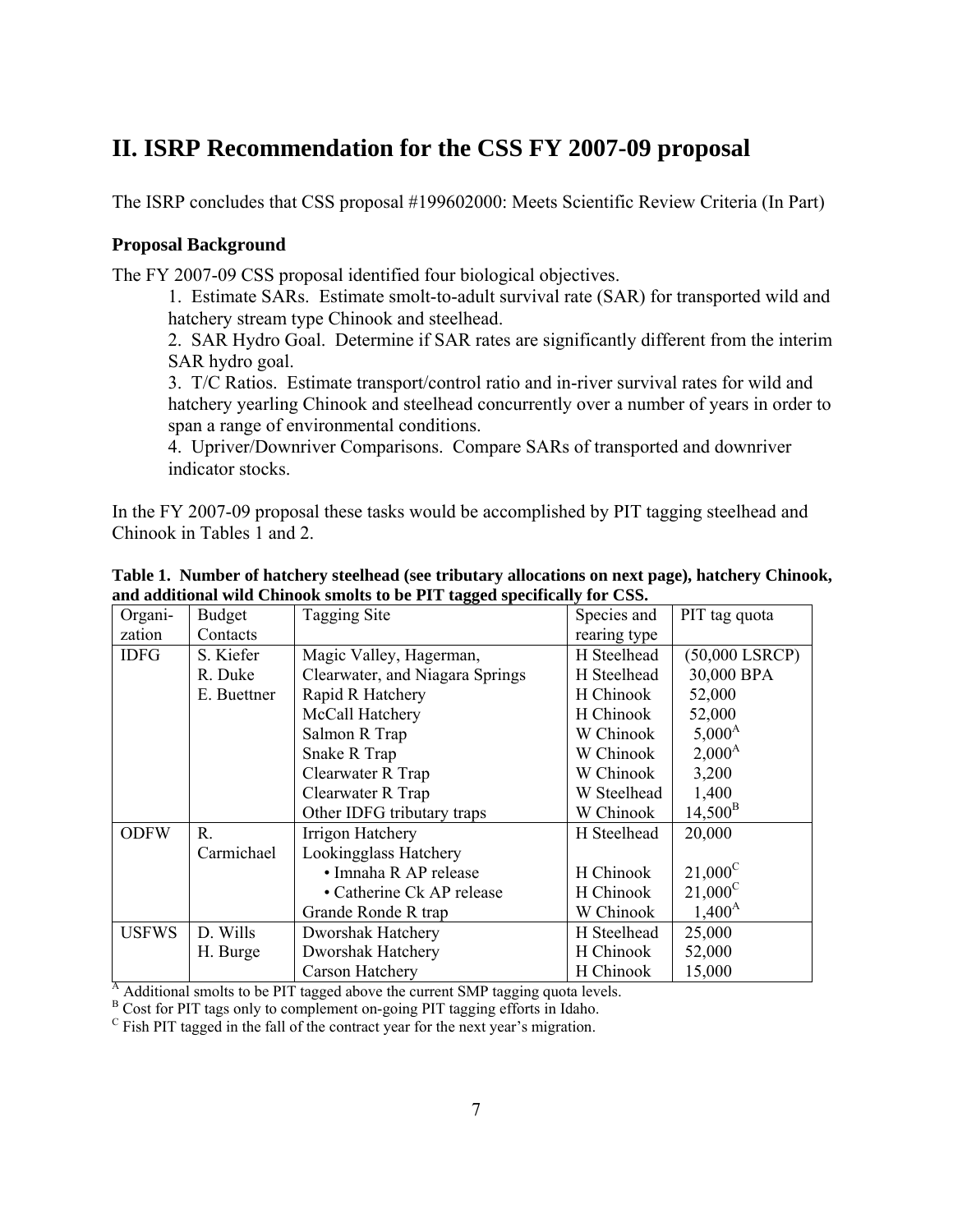In addition, ODFW, under the project *Salmonid Productivity, Escapement, Trend, and Habitat Monitoring in the John Day River Subbasin* (199801600), is anticipated to PIT tag 6,000 wild Chinook and 6,000 wild steelhead in the John Day River.

In a letter from Michele DeHart (Fish Passage Center) to Tracy Hauser (BPA) September 24, 2007 it was indicated the CSS wished to PIT tag the following groups:

| Organization             | <b>Tagging Site</b>                                                                                                                                                                                                                                | Species and rearing<br>type                                                                                                                                        | PIT tags<br>needed                                                                                                  | Date<br>tags<br>Needed                                                                                       |
|--------------------------|----------------------------------------------------------------------------------------------------------------------------------------------------------------------------------------------------------------------------------------------------|--------------------------------------------------------------------------------------------------------------------------------------------------------------------|---------------------------------------------------------------------------------------------------------------------|--------------------------------------------------------------------------------------------------------------|
| <b>IDFG</b>              | Magic Valley Hatchery<br>Hagerman NFH<br>Clearwater Hatchery<br>Niagara Springs<br>Hatchery<br>Rapid R Hatchery<br>McCall Hatchery<br>Salmon R. Trap<br>Snake R. Trap<br>Clearwater R. Trap<br>Clearwater R. Trap<br>Other IDFG tributary<br>traps | $\overline{H}$ Steelhead<br>H Steelhead<br>H Steelhead<br>H Steelhead<br>H Chinook<br>H Chinook<br>W Chinook<br>W Chinook<br>W Chinook<br>W Steelhead<br>W Chinook | A<br>13,134<br>7,666<br>A<br>5,200<br>28,000<br>52,000<br>52,000<br>5,000<br>2,000<br>3,200<br>2,000<br>B<br>14,500 | 1/1/08<br>1/1/08<br>1/1/08<br>1/1/08<br>1/15/08<br>1/15/08<br>3/5/08<br>3/5/08<br>3/5/08<br>3/5/08<br>2/6/08 |
| <b>ODFW</b>              | Irrigon Hatchery<br>Lookingglass Hatchery<br>· Imnaha R. release<br>• Catherine Ck. release<br>Grande Ronde R. Trap<br>John Day River                                                                                                              | H Steelhead<br>H Chinook<br>H Chinook<br>W Chinook<br>W Chinook<br>W Steelhead                                                                                     | 13,000<br>A<br>C<br>21,000<br>C<br>21,000<br>1,400<br>D<br>6,000<br>D<br>6,000                                      | 12/1/07<br>9/3/08<br>9/3/08<br>3/5/08                                                                        |
| <b>USFWS</b>             | Dworshak NFH<br>Dworshak NFH<br><b>Carson NFH</b>                                                                                                                                                                                                  | H Steelhead<br>H Chinook<br>H Chinook                                                                                                                              | $\overline{A}$<br>8,000<br>52,000<br>15,000                                                                         | 12/12/07<br>12/12/07<br>12/12/07                                                                             |
| Warms<br>Spring<br>Tribe | Warms Springs R. Trap<br>(Deschutes River basin)                                                                                                                                                                                                   | W Chinook                                                                                                                                                          | 6,000                                                                                                               | 2/20/08                                                                                                      |

**Table 2. Number of wild and hatchery Chinook and steelhead to be PIT tagged under CSS contract in 2008.** 

A Fish PIT tagged under CSS contract to complement the LSRCP's proposed steelhead hatchery evaluation  $(\text{tagging})$  study.

 $\sum_{k=0}^{B}$  Cost for PIT tags only to complement on-going wild Chinook PIT tagging efforts in Idaho.

Fish to be PIT tagged in September 2008 for the 2009 migration.

<sup>&</sup>lt;sup>D</sup><br>Fish PIT tagged under CSS contract only if not renewed under existing ODFW contract with BPA.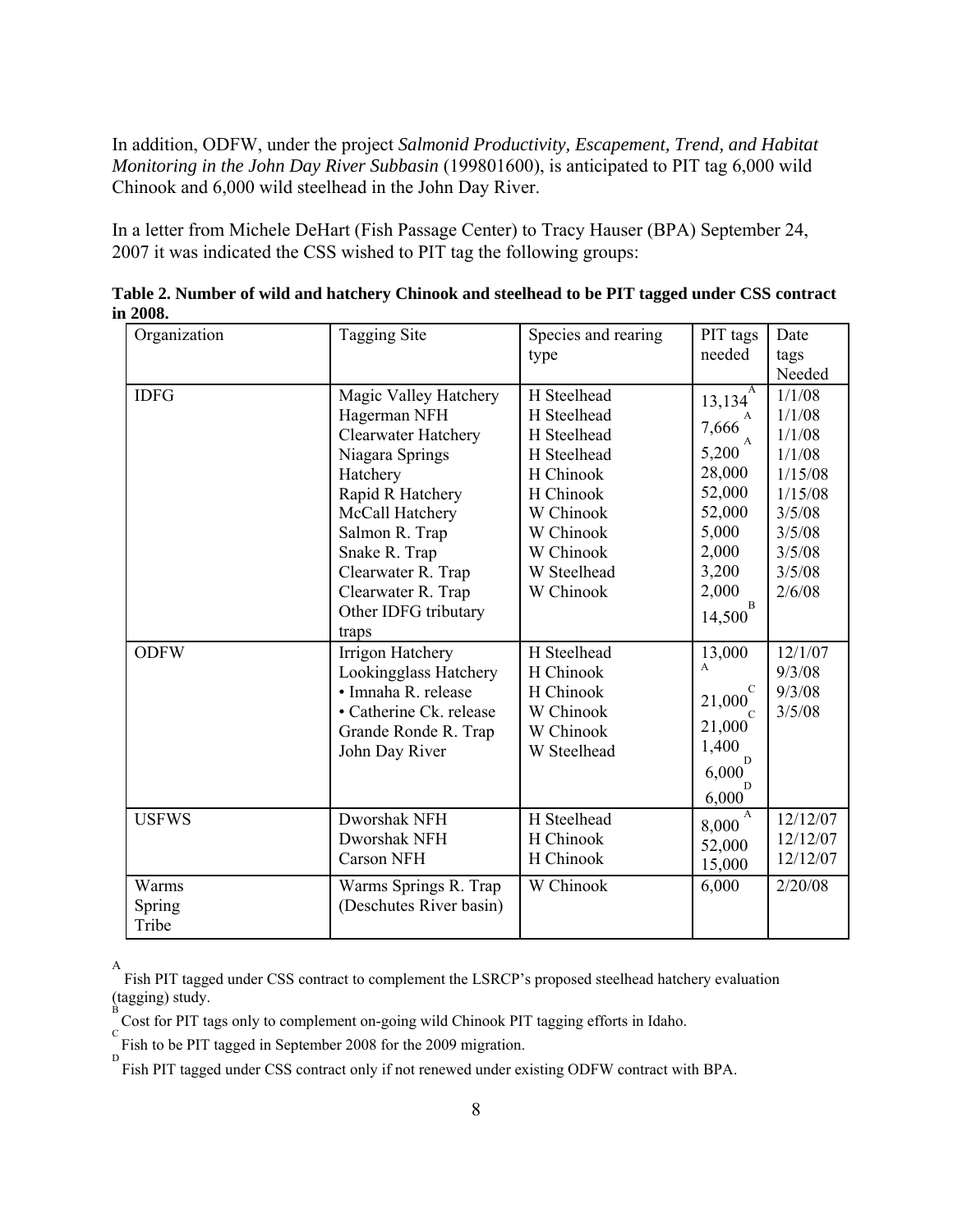This includes additional marking of wild steelhead, hatchery A and B run steelhead from the Snake River Basin, Warm Springs River (Deschutes subbasin) wild spring Chinook, and John Day wild steelhead. If ODFW's John Day monitoring and evaluation project (199801600) did not receive funding for PIT tagging 6,000 each wild spring Chinook and steelhead from the John Day, these would be added to the project request as well.

#### **ISRP Comments**

Biological objectives (1), (2), and (3) and associated work elements meet scientific review criteria – estimate SARs, SAR hydro goals, and T/C ratios. The upriver/downriver comparison, biological objective (4), and associated tagging and tasks do not meet scientific review criteria. Geographical variation in habitat types, productivity, predator populations, and local climatic conditions makes cause and effect interpretation problematic, even if more hatchery and downriver wild stocks could be identified. This is a single river system, without comparative measures of fish performance from before the hydrosystem was constructed, which makes unambiguous assignment of cause(s) impossible even if convincing, statistically significant differences in fish performance were established between upriver and downriver stocks. In sum, the system is too complex, and the possible sampling design necessarily too constrained in time and place, to reach conclusive findings on causation from this type of comparison.

The ISRP acknowledges this is a departure from earlier ISRP reviews that identified the comparison as flawed with only Carson hatchery and John Day representing lower river stocks, but recommended expanded lower river tagging sites (ISRP 2006-6). The ISRP has reached this conclusion and altered recommendation after significant internal discussion based on the evaluation of the CSS Retrospective Report and from findings reported in the ISAB's Latent Mortality Report (ISAB 2007-1). The ISAB and ISRP's full rationale for this recommendation is provided below in sections IV. and V.D. under comments on Chapter 5 of the CSS Retrospective.

Because the upriver/downriver comparison is determined not to meet scientific review criteria, existing tagging at Carson National Fish Hatchery (15000 yearling Chinook salmon) and proposed expanded wild spring Chinook tagging in the Warm Springs River are not justified under proposal 199602000. Existing tagging of 6,000 wild spring Chinook and 6,000 wild steelhead in the John Day River by ODFW's John Day monitoring and evaluation project (199801600) is not justified as a contribution to the CSS project (199602000); however, this tagging effort may be justified for other evaluation purposes.

Expanded tagging of hatchery steelhead in the Snake River subbasin in cooperation with the Lower Snake River Compensation Plan appears justified to improve the estimates of metrics to accomplish biological objectives  $1 - 3$ .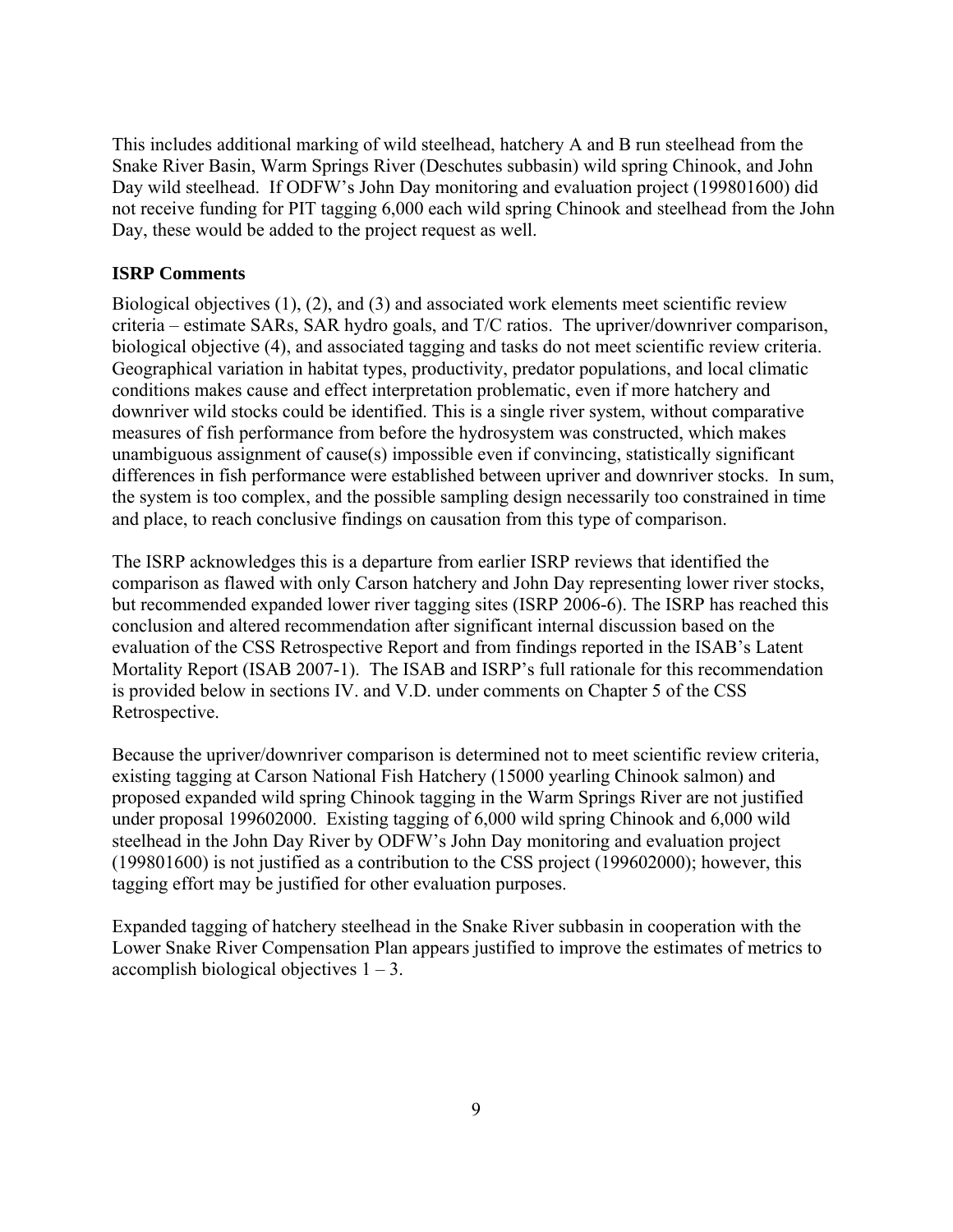## <span id="page-12-0"></span>**III. Response to Council Questions**

As described above, for the ISAB's review of the CSS 2005 Annual Report, the Council asked that the ISAB address two specific questions:

*1. Are the design, implementation, and interpretation of the statistical analyses underpinning the report based on the best available methods? Does the ISAB have suggestions for improving the analyses?* 

Similar to the ISAB review of the 2005 CSS Annual Report, this current ISAB/ISRP review finds that the design, implementation, and interpretation underpinning the 10-Year Retrospective Report are very good. The CSS constitutes a successful implementation of a large-scale tagging program. The CSS has benefited from also using PIT-tags from other marking programs, and we encourage even more cooperation among PIT-tag marking programs to address critical uncertainties and improve reliability of survival estimates. We have included advice in the detailed chapter reviews for the CSS staff on design and analysis issues. We have also noted where we believe other interpretations of results should be considered or altered, e.g., the upriver/downriver comparative analyses.

*2. What is the applicability of the CSS results, taking into account whatever scientific criticisms of the analyses that the ISAB decides are valid, if any? In other words, what weight should the analyses be given and what qualifiers should be considered when using the analyses for decision-making?* 

The ISAB and ISRP find that the CSS results are based upon carefully considered and applied methods of analysis. It is inevitable that there are other methods of analysis and that there can be other interpretations of results. We support the CSS efforts to refine analytical methodology, analyze other data, and design additional studies to collect more data to answer important questions for the region.

Caution is always needed in interpreting results, and the assumptions that are used in interpretation, as well as measures of uncertainty, must be taken into account in deciding the application of any interpretation. For instance, current conclusions that transportation provided, or did not provide, benefit to a species or wild/hatchery group requires qualification with the possibility of selection bias of fish for transportation due to size, condition, location in the water column, etc. Similarly, conclusions about mortality or delayed mortality of transported fish, relative to in-river fish, are not equivalent to saying that mortality or delayed mortality are DUE to transportation, unless all other factors can be discounted. Similarly, statements that trends are consistent with a specific hypothesis are most useful where alternative explanations are examined and discounted.

Both the ISRP and ISAB agree that the upriver/downriver comparative analyses, with ensuing inferences of causation, should be discontinued. Although the basic data on performance of upriver and downriver stocks remain of value in monitoring and evaluation, inevitable confounding in the sampling design precludes unambiguous interpretation of cause of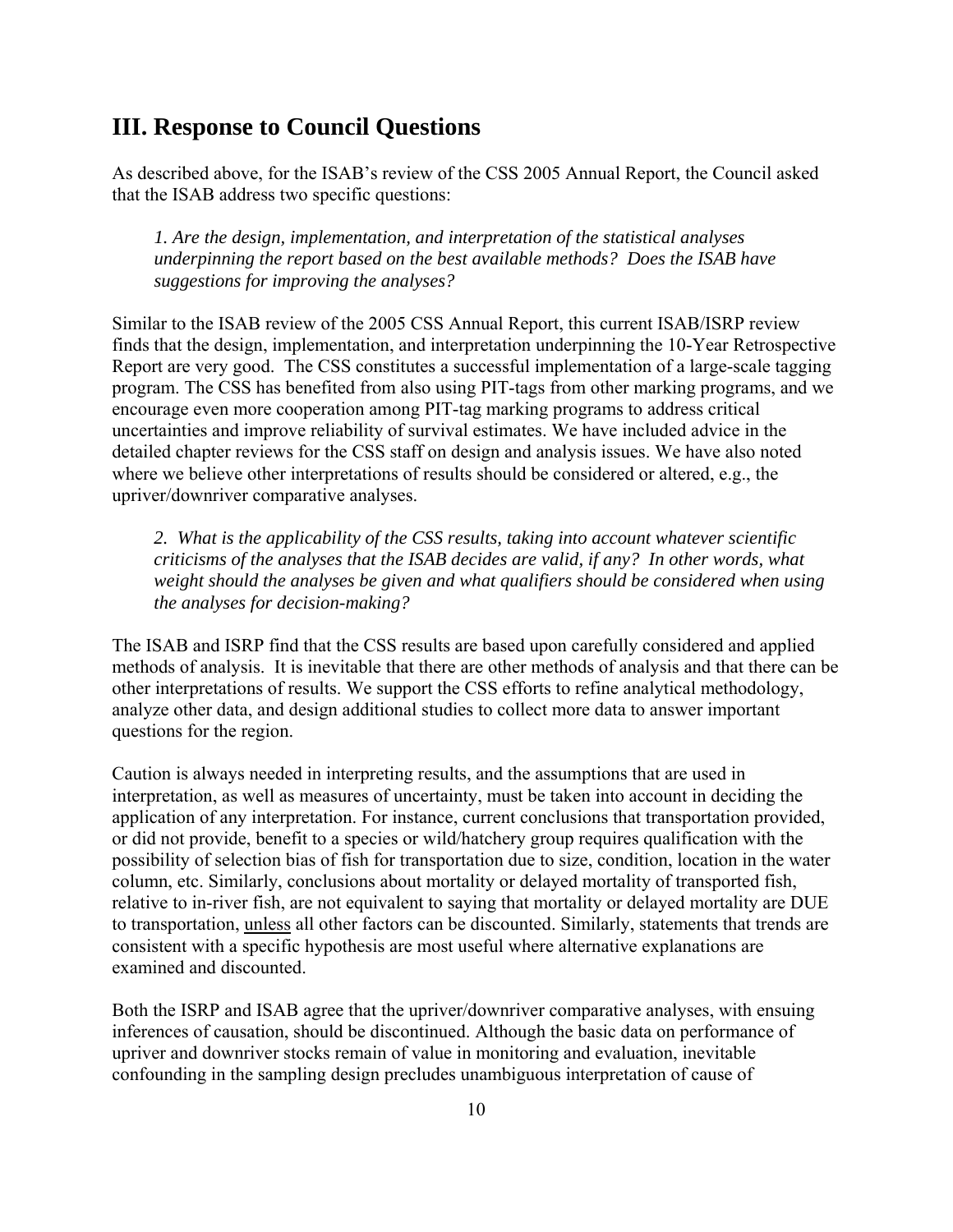upriver/downriver differences. That is not to say that upriver/downriver differences are absent, but rather methods to identify causality are lacking.

We also find many well-supported interpretations in the CSS Retrospective that should be carefully considered by Council and other decision-makers. These are discussed in detail in later sections of this report, particularly V.B, V.D, V.E, and V.G. We note several here, referencing the sections of the report where they are presented in full detail.

The CSS report suggests that the net benefit of transportation decreases in the order (hatchery and wild Steelhead) > (hatchery Chinook) > (wild Chinook), with wild Chinook showing no consistent evidence of any net benefit. Sample sizes of hatchery Chinook are large enough that the evidence for  $TIR_0 > 1$  (transport to in-river ratio) was collectively convincing. Transportation of steelhead seems to be beneficial enough that even limited precision is not a serious impediment to establishing that fact. For wild Chinook, the sample size is inadequate and nothing very convincing can be said. Even where there was substantial benefit from transportation, none of these SARs were sufficient for stock persistence, so while it sometimes did improve survival, transportation alone was not sufficient to ensure persistence. (See Chapter 3 of the CSS Retrospective, devoted to a comparison of in-river and transported fish, where the sampling unit of interest is the entire yearly run, and section V.B of this ISAB/ISRP review.)

The report finds that overall SARs for wild spring/summer Chinook (geometric mean 0.9%, range 0.3-2.4%) and wild steelhead (geometric mean 1.6%, range 0.3% - 2.9%) fell short of the NPCC SAR recovery goals (2% minimum, 4% average). These conclusions were supported by the data presented in the report but do not include the untagged fish data; for some years, the untagged fish have been estimated to survive at considerably higher rates than tagged fish (Copeland et al. 2007). Regardless, these SARs are low and are reason for concern for recovery of these listed stocks. (See Chapter 5 of the Retrospective, evaluating and comparing SARs for Snake River listed salmon and steelhead, and section V.D. of this review.)

The report indicates that transportation, whatever benefits it may have on the outward journey, has negative consequences on the homeward journey, and they are substantial. Smolts transported from Lower Goose Dam (or from lower projects) fare better on the homeward journey than do those transported from Lower Granite Dam. However, we have no reports on the compensating benefits on the outward journey. We need direct assessment of SAR- and TIRvalues for fish of the T1 and other transported smolts, all in comparison with the C0 and T0 cohorts. We need proper TIR-values for all of the sampled cohorts, measured Lower Granite Dam to Lower Granite Dam. The retrospective report reminds us that the Lower Granite Dam to natal source component of survival is outside the current CSS mandate, but suggests that we need to know more about it. We concur. (See Chapter 6 of the CSS Retrospective, designed to evaluate survival of hatchery and wild Chinook on their return journey from Bonneville to Lower Granite Dam (LGR) and from LGR to their source hatchery or spawning ground, and section V.E of this ISAB/ISRP review.)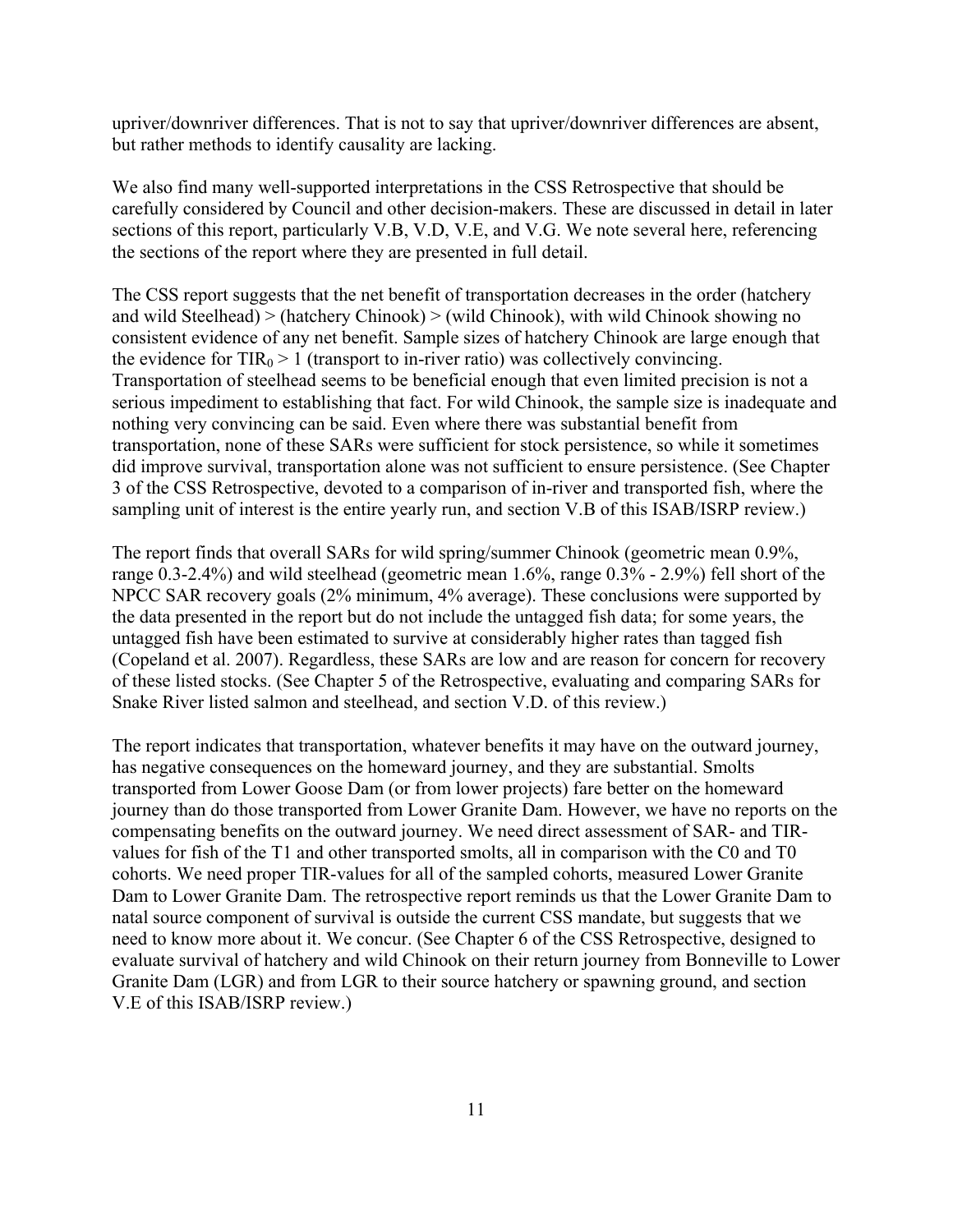## <span id="page-14-0"></span>**IV. Evaluation of the Effectiveness of the CSS Retrospective in Answering Concerns Raised by the ISAB Review of the CSS 2005 Annual Report (ISAB 2006-3)**

Each recommendation relating to an ISAB concern from the review of the CSS 2005 Annual Report is stated, and then followed by an assessment of how well the CSS Ten-year Retrospective Report responds to the concern.

*1. The CSS needs to more effectively present the methodologies used in their analyses so the criticism of complicated and convoluted formulas can be avoided. The scattered explanations in several annual progress reports could be consolidated. Clear definitions of all notation used are required to avoid confusion caused by the use of the same notation for different concepts.* 

Comment: The report provides a substantial improvement in the presentation and explanation of the sophisticated methodologies used in analyses of CSS data. The scope of CSS investigations resulted in an extensive report containing many detailed summaries of past and present work. The CSS team has responded very well in a short time frame to the difficult challenge of including enough details to allow scientific review without obfuscation by sheer volume of material.

*2. The ISAB agrees with critics who express concern that the two downriver sites (Carson Hatchery and John Day River) are probably too few to give accurate upriver-downriver comparisons of SARs. This concern is bolstered by the variability among upriver hatcheries shown by the CSS data. For this upriver-downriver comparison to be generally accepted, it seems prudent to add more downriver sites in the future.* 

Comment: In this report, the ISAB and ISRP no longer recommend adding additional downriver stocks for upriver-downriver comparisons. We understand this is a critical change in our recommendation and reach this conclusion after significant internal discussion based on findings from our latent mortality report and evaluation of the CSS Retrospective Report.

In the current analyses the limitation of sites continues to be a problem. The unbalanced upriverdownriver design makes tenuous the comparison of SARs among five Snake River Basin hatcheries compared to SARs at one downriver hatchery. Similarly, comparing one wild John Day population from one subbasin with wild Snake populations from three subbasins with geographical variation in habitat types, productivity, predator populations, and local climatic conditions makes interpretation problematic. However, this is not the core reason for recommending this analytical approach be discontinued. The core reason a contrast of salmon survival between upriver and downriver locations is not advised is that the populations in tributaries downriver of the dams are not replicates of the upper Snake River populations. Moreover, there is no parallel river system, so the challenge is more difficult than simply finding populations that could serve as replicates. There is inevitable confounding of all differences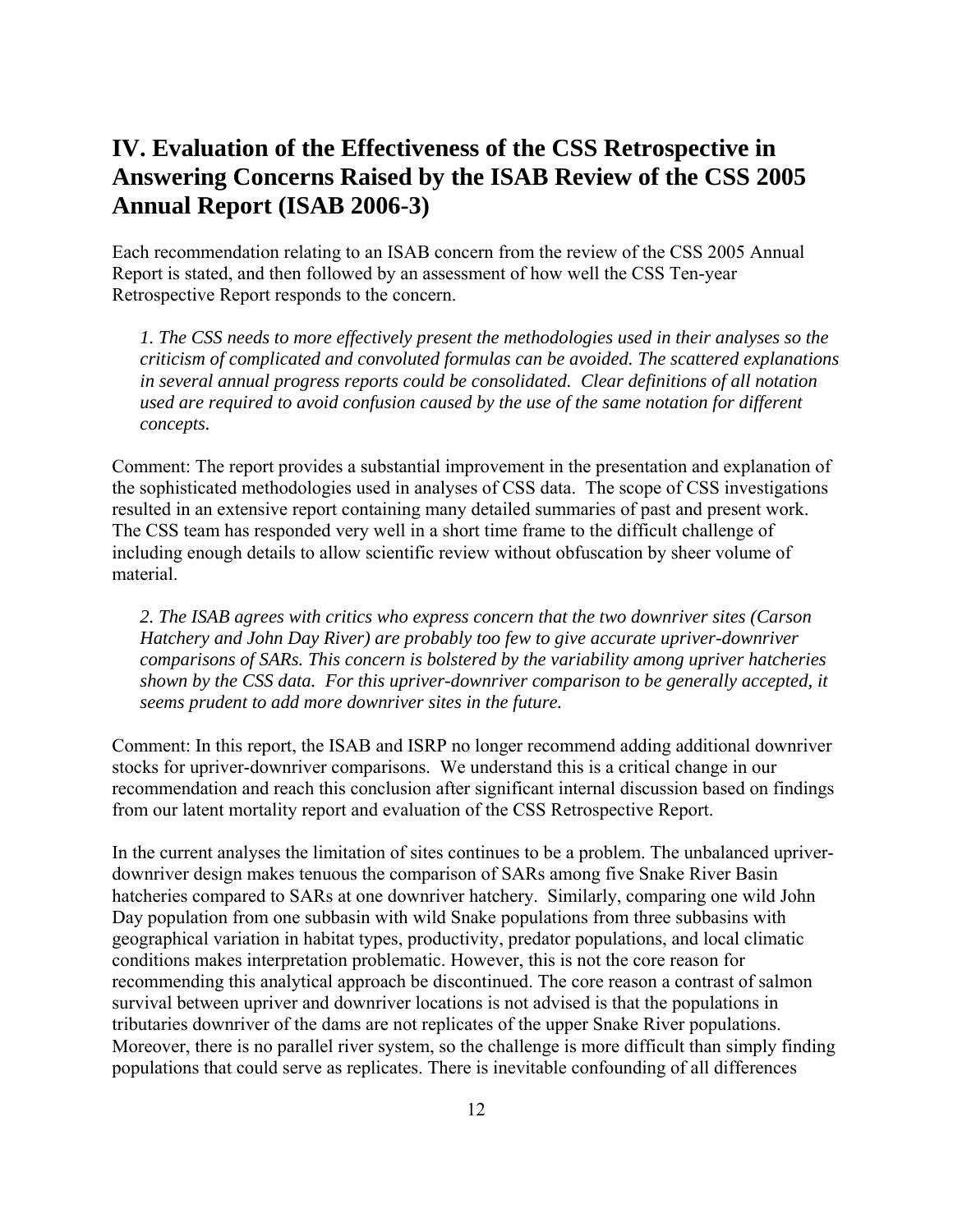between downriver and upriver stocks and their environments, precluding clear attribution of cause for any upriver/downriver differences that might be shown. Finally, the absence of a clear measure indicating the cause for differences in upriver-downriver SARs does not mean that a real effect is absent.

The ISAB's Latent Mortality Report (ISAB 2007-1<sup>[4](#page-15-0)</sup>) expresses in detail the concerns about interpretation of cause-effect from the upriver–downriver statistical comparison and notes also the lack of a needed appropriate baseline, the damless reference, in the context of attempts to measure latent mortality:

*"Although the discussion concerning interpretation of stock and recruitment analyses, environmental covariates, and the value of upstream (Snake River) versus downstream (John Day River and Carson hatchery) continues (Hinrichsen pers comm, Paulsen and Fisher in review, Schaller and Petrosky in review), the ISAB questions whether this continuing discussion is productive.* (ISAB 2007-1, p.16)*"* 

*"One thing that is clear is that we are not able to estimate latent mortality for the damless reference condition.* (ISAB 2007-1, p.18)*"*

In the 2006 CSS review, the ISAB (ISAB 2006-3, pg. 12) recommended that more lower-river sites/stocks be included in the analysis. We now doubt that there are a sufficient number of appropriate downriver wild stocks available to make a meaningful comparison. The further downriver one goes in seeking more wild stocks, the more likely there will be climatic, watershed, habitat, and life history differences between the Snake River and lower river sites, thus exacerbating the physiographic and habitat differences between those sites. Finally, even if statistical differences between upstream and downstream stocks were found with increased sample size, it would be extremely difficult to determine the actual causes of the difference. All differences between upriver and downriver stocks would be candidates for causal factors, and, as we note above, it seems impossible to adequately control or rule out all alternative causes.

In regard to life history differences between upriver and downriver stocks, the sponsors maintain that appropriate evaluation of these differences requires historical data contemporaneous with dam construction (p. 144). It is uncertain whether these data are available, but, lacking historical data, the sponsors compared life history characteristics using current data, thus violating their own supposition that the comparison should be made using data contemporaneous with dam construction. Perhaps the sponsors have addressed life history differences as well as possible given the available data, but the analysis of the current data does not shed much light on life history differences that might have been present at the time of dam construction.

The sponsors have presented evidence suggestive of a hydrosystem effect on differences in SARs between upriver and downriver sites, but little may be gained from further analysis of differences in SARs. The major conclusions of the research are already available for scrutiny by scientists and managers in peer-reviewed scientific literature and reports including the retrospective summary. The sponsors now appear to be engaged primarily in addressing the

<span id="page-15-0"></span><sup>&</sup>lt;sup>4</sup> ISAB Latent Mortality Report: www.nwcouncil.org/library/isab/isab2007-1.htm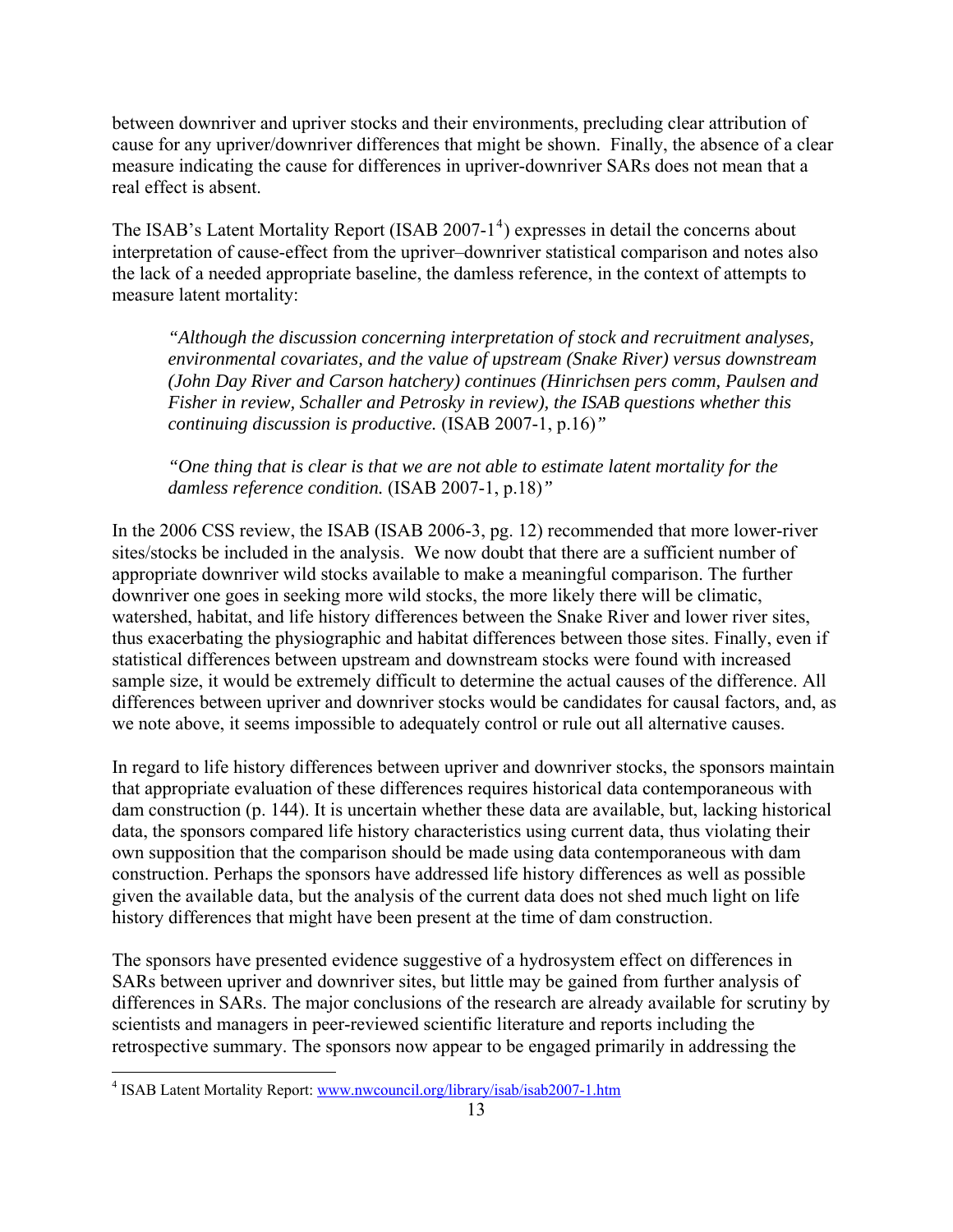assumptions. They may have made their case as well as it can be made, and little may be achieved from additional analysis, due in part to the difficulty of validating the assumptions for the reasons given above.

Although not necessarily part of the CSS project, perhaps future effort on downriver stocks might be directed at monitoring and evaluation of wild stocks, including determination of SARs and other population metrics for these stocks. This would be a logical part of a regional monitoring and evaluation program to inform managers of stock status and could be useful for assessing recovery of threatened and endangered stocks. Some of this monitoring and evaluation is likely already taking place outside the CSS project, but an analysis of those efforts was beyond the scope of this ISAB/ISRP review. In any event, the additional monitoring and evaluation of downstream stocks *should not* be directed toward upstream-downstream comparisons, because it is still unlikely that the problems given above could be adequately addressed.

*3. Data on size of all PIT-tagged fish from hatcheries and other release sites should be included in the report in much greater detail. Size at release may be a significant factor in differential SARs. The ISAB recommends including a specific section in the report focusing on the potential effects of size at release on survival of all PIT-tagged fish.* 

Comment: Data on the size of PIT-tagged fish from hatcheries and other release sites have been included in the report. There were statistically significant differences in smolt size by release site. Although size at release may be a significant factor in differential SARs, the analyses presented in the retrospective report found no consistent or systematic difference in size-atmigration between up-river and downriver smolts. It should be noted that smolt size is recorded at time of tagging, not at time of release.

*4. Assumptions inherent in the analyses should be specifically evaluated, with continued vigilance toward avoiding bias in this evaluation.* 

Comment: The simulation studies presented in Chapter 7 explore the impact of violations of the Cormack-Jolly-Seber (CJS) model assumption. The results suggest that the CJS model output is robust to all but the most extreme within season variation in survival or detection probability. No doubt other sensitivity analyses could be pursued, but the current study should provide substantial confidence in the CSS team's results. Other important assumptions, such as treating  $SAR(C<sub>0</sub>)$  as a binomial proportion for estimating sampling variance, have also been explored in the report.

*5. Pre-assigning the intended routes of passage at the time of release into in-river and transport groups would greatly simplify calculation of SARs and eliminate much criticism of current methods that are unnecessarily complex. This modification to the study design is scheduled for implementation in 2007.* 

Comment: Pre-assigning has been done starting in 2007 and this should help reduce the complexity of the analysis protocols in future years.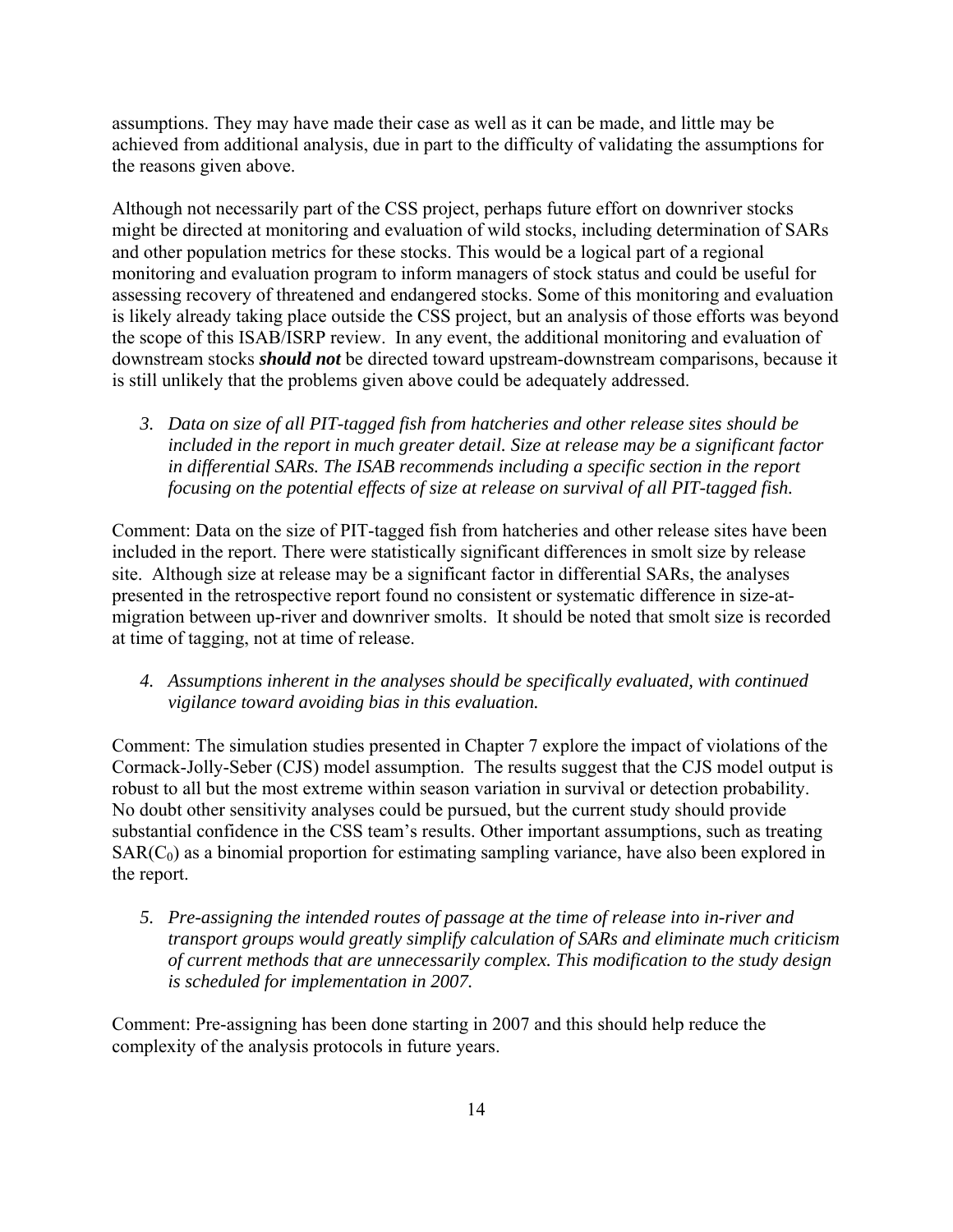<span id="page-17-0"></span>*6. Analyses could emphasize more diverse metrics of differential survival, thus avoiding the criticism that the project staff focuses mainly on contentious issues such as the relative survival of transported and in-river migrants (T/C ratios) and differential delayed mortality between transported and in-river migrants (D). Passage routes, numbers of dams bypassed, distance from ocean, different hatchery practices, and other features have been explored beyond the issue of transportation.* 

Comment: The report concentrates on SARs, TIRs, SR, and D, and their traditional analyses. Almost nothing has been addressed related to this recommendation with the exception of instantaneous mortality, Z. Additional analyses related to differential mortality and survival metrics related to dam passage such as route of passage, temperature, cumulative stress, and predation are lacking. The hatchery tag recovery data could be used to provide comparative evaluation of various hatcheries and hatchery practices resulting in recommendations for hatchery management or production goals. TIR seems the best measure to address the issue of the relative survival of transported and in river fish, assuming that  $C_0$  truly represents the appropriate control population and that jacks are not counted among the returns. The value of long data series collected and analyzed in the same way is clear. However, in this case it would be beneficial to also do parallel analyses using  $C_1$ s. We also suggest that analyses using jacks should be completed to resolve, or more fully understand, discrepancies with other studies.

*7. Often in summary reports of large data sets, there is a tendency to use a lot of references/citations to reduce extensive length of the document. The ISAB in its review of this report wants to see the key data and data summaries (supporting major conclusions) in the body of the report or in appendices included as part of the report. Having to search through numerous annual reports, other hard to find technical reports, or publications reduces the prospects of a timely review.* 

Comment: The report presents key data and data summaries in support of their major conclusions. The body of the text is long for a summary report, reflecting the scope and complexity of the material summarized. Appendices could have been used even more to handle the extensive details.

## **V. Chapter by Chapter Specific Comments for the CSS Team**

It should be noted that, because this is a retrospective report, much of what is presented is a summarization of earlier reports, without specifically referencing them. There have been many annual reports and a lesser number of publications that are too voluminous to reproduce here. In later chapters, some alternative statistical methods and approaches are introduced, incorporating previous suggestions of the ISRP, ISAB, and various other reviewing bodies. This development is encouraging, but it illuminates one of the limitations of a 10-year retrospective: we lose the intellectual time-track. The retrospective report does a better job of tracking management changes than recapping the intellectual path over the past decade. Embedding citations of earlier sources explicitly in the text would clarify the development of the methods.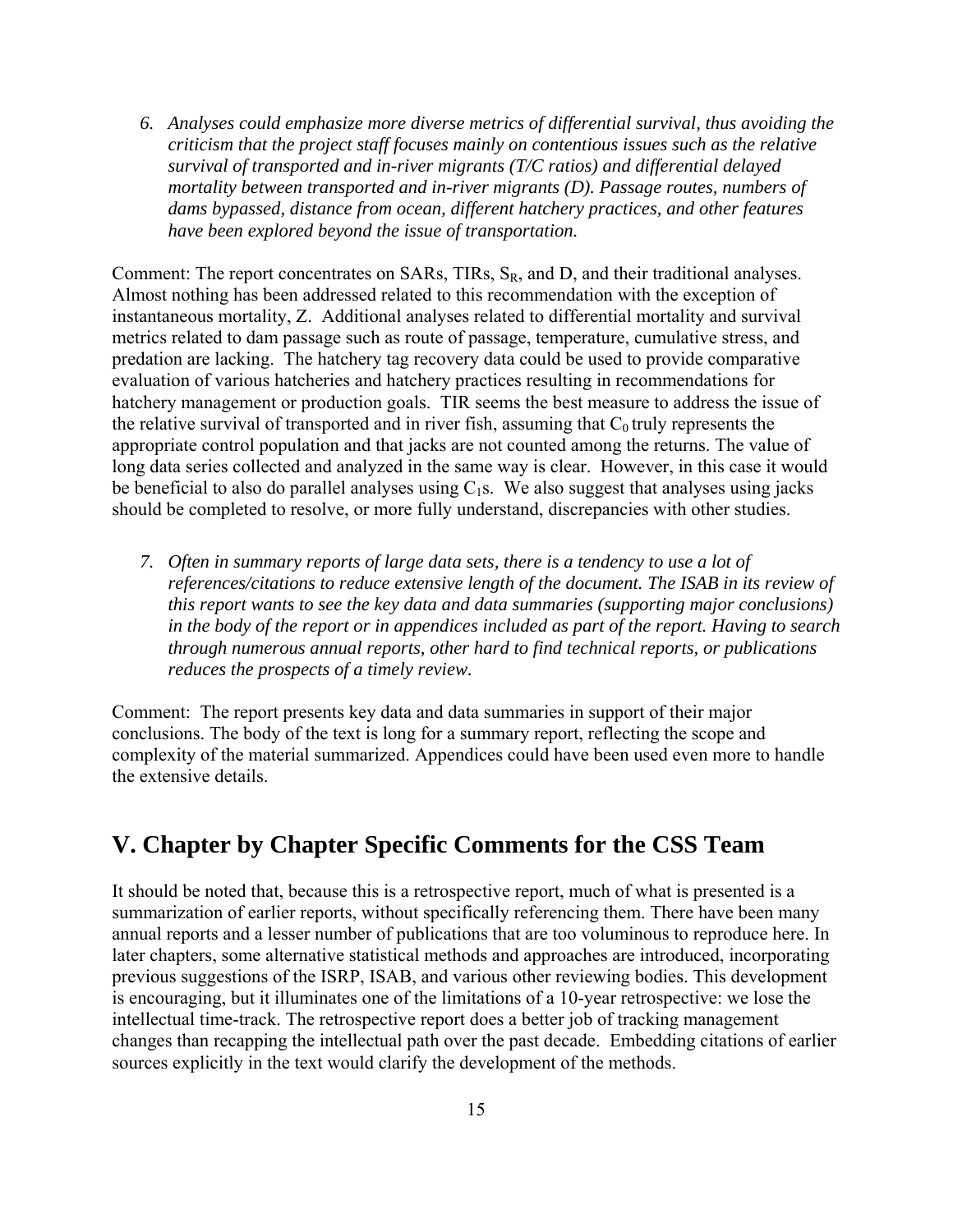<span id="page-18-0"></span>The review comments that follow are intended for the CSS team's benefit to better understand the ISAB's perspective on the occasion of this ten-year retrospective activity.

### **A. Chapter 2: Travel Time, Survival, and Instantaneous Mortality Rates of Yearling Chinook and Steelhead through the Lower Snake and Columbia Rivers, and their Associations with Environmental Variables**

This chapter presents methodology and results for estimation of travel time, survival, and a measure of instantaneous mortality for the years 1998-2006 for two multi-project reaches, Lower Granite Dam to McNary Dam (LGR-MCN) and McNary Dam to Bonneville Dam (MCN-BON). Data for hatchery/wild yearling Chinook salmon and steelhead are analyzed. Within year trends were monitored by identifying eight weekly cohorts within each season. The relationships between estimated travel time, survival, and the instantaneous mortality measure, as well as several environmental covariates were explored with log-linear multiple regression.

Overall, Chapter 2 is a major improvement on individual annual reports on this topic. It is a worthwhile step in synthesizing the results to date. It is also written and presented very well in most places, and the organization and logic are not difficult to follow.

Much of the material in this chapter has been previously released and often evaluated. An exception is the estimation and interpretation of Z, the proposed measure of instantaneous mortality rate. The use of *Z* has its attractions, because any assessment of mortality over a short time period (as through a bypass, through an RSW, through a project, or down a short portion of a single reach, etc.) needs something approximating an instantaneous rate. There has been steady pressure from reviewers of the survival data for *shorter* time-step assessment of mortality, relative to variables such as alternative hydrosystem options, alternative routes of passage, temporal variation, and variation in different stocks.

The quantity Z, is clearly related to survival because for any short time period, say  $\Delta t$ ,  $S = \exp\{-\Delta t\}$ *Z* • Δ*t*}. It seems clear from what is presented that the statistical behavior of *Z* is better than that of *S*; the distribution is more nearly symmetric, and the variance is substantially more homogeneous over the range of survival rates of interest. For assessment of the impact of virtually all environmental, biological, and managerial variables on survival, the standard strategy is to regress –  $\log S / \Delta t = Z$  on those variables. Thus, *Z* is not really new, but the real issue is how well an instantaneous rate can be estimated, in view of the way survival data are gathered. Estimation limitations for *S* translate into derivative limitations for *Z*, among them:

(a) The numbers of tagged fish released in a given year are large, but if the time interval used for *instantaneous assessment*, Δ*t*, is too small, the estimation noise is unmanageably large. Some aggregation of data is necessary to obtain credible sample sizes, a constant challenge for survival analysis. Typically, that aggregation translates into an extended Δ*t*, for example pooling one to three weeks, a third of a season, through a reach, sometimes through all upriver projects or through all downriver projects. Depending on the sample sizes needed for a particular problem, there is substantial averaging over time. The end result is that the analysis is typically using *Z* over a time period of some length, not *instantaneous Z*.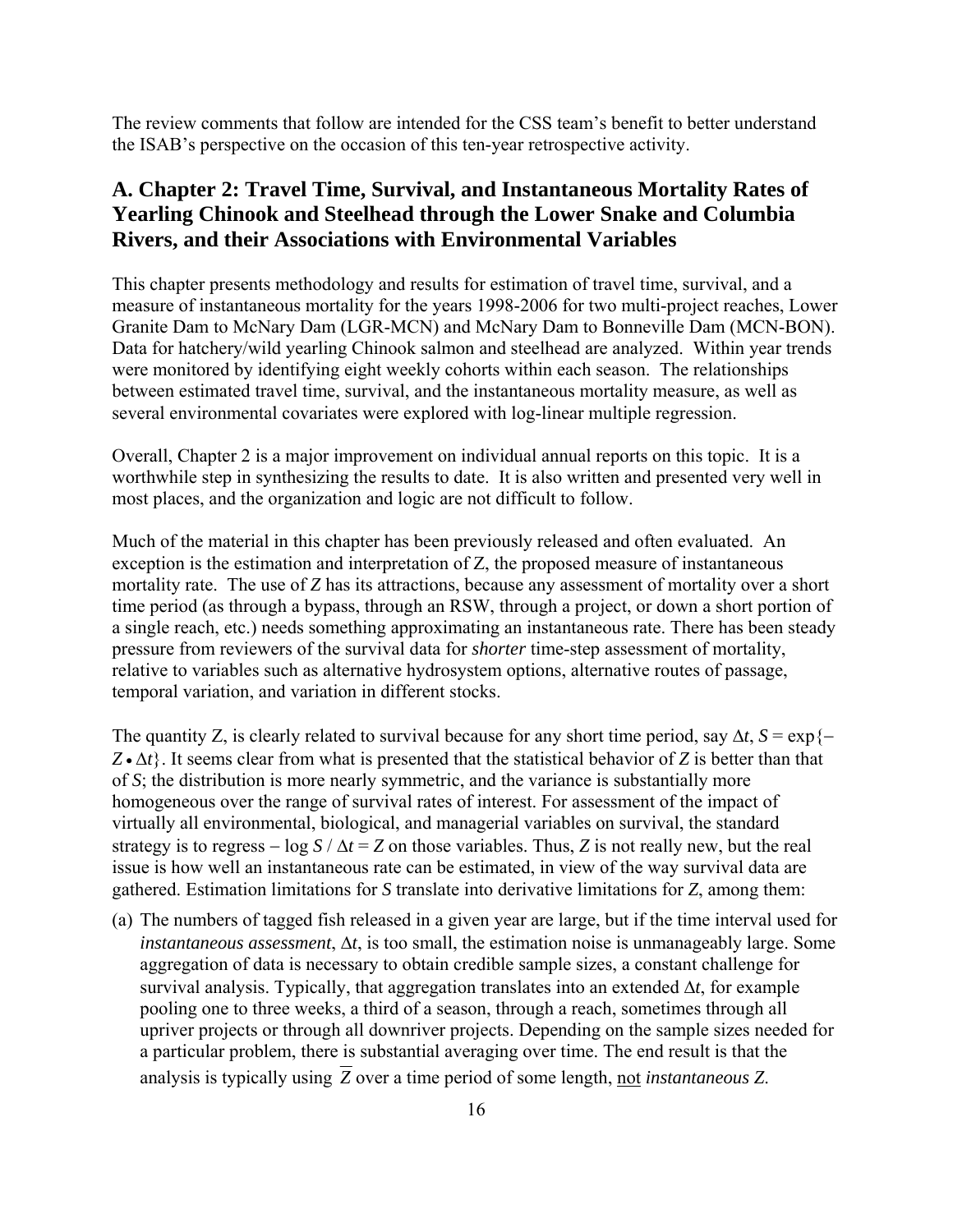(b) Cormack-Jolly-Seber (CJS) methodology tallies fish passing more than one project, in estimating *S* (hence *Z*). That means smolts spend time in the river and in the impoundment behind a dam, probably not homogeneous survival environments. The term *instantaneous mortality* rate is an *approximate* choice of descriptor, though the choice of *Z* is better than using untransformed *S* for analysis, with all due allowance for their joint limitations.

From the modeling point of view, instantaneous mortality (*Z*) is most useful if it is applicable at most (or at least some) known instants. As defined and estimated in the CSS report, Z does not disentangle dam passage from traversing the reach between dams. As a result, it may not yet be applicable at any instant. Instantaneous mortality rates may be very different during dam passage compared to migrating through a reservoir. Good estimates of *Z* for the traversal of each reservoir would be quite useful and might provide better estimates of the probability of survival for the various passage routes through the dams.

In reviewing earlier COMPASS (ISAB 2006-2) and Latent Mortality (ISAB 2007-1) reports, the ISAB came to the conclusion that  $\log S$  (equivalently,  $\overline{Z}$ ) is not reliably linear in predictor variables over any extended range of S, though for short ranges, the approximation is fairly reasonable. We have repeatedly suggested that logistic-linear models would provide better statistical behavior, and might yield less complex predictive models, requiring fewer interaction and polynomial terms than those previously reported. As in earlier reviews, the ISAB's encourages exploring a wider array of statistical strategies in CSS context. For later chapters, presumably in response to earlier reviews, the CSS team has switched to logistic treatment.

We note that, among the environmental covariates used as predictors, there are cases where Water Travel Time (WTT) is the better predictor, but other cases where  $(flow)^{-1}$  is the better predictor, though the difference in predictions is usually quite subtle. The predictions should be close, of course, because the two variables are highly correlated. Both seem to be better generic predictors than (flow) itself. Our sense is that one could choose one or the other for general usage, with no meaningful loss of performance in any particular case. The report mentions that there are threshold effects, beyond which there is no change in survival, and we wonder whether some sort of hyperbolic treatment of either  $(flow)^{-1}$  or WTT would be worth exploring, rather than fitting splines, quadratics, and/or interaction terms whenever linearity fails.

Our other generic comment, echoing some of the agency reviews, is that the array of multiple regression analyses described may be providing little marginal benefit. For example, the exploration of several different weighting schemes seems unnecessary when careful theoretical considerations should provide some *a priori* guidance. The ISAB and ISRP realize that the CSS team is making an extensive effort to discover effective methodologies and provide answers under a variety of scenarios, but we recommend the strategy of using simple models whenever possible.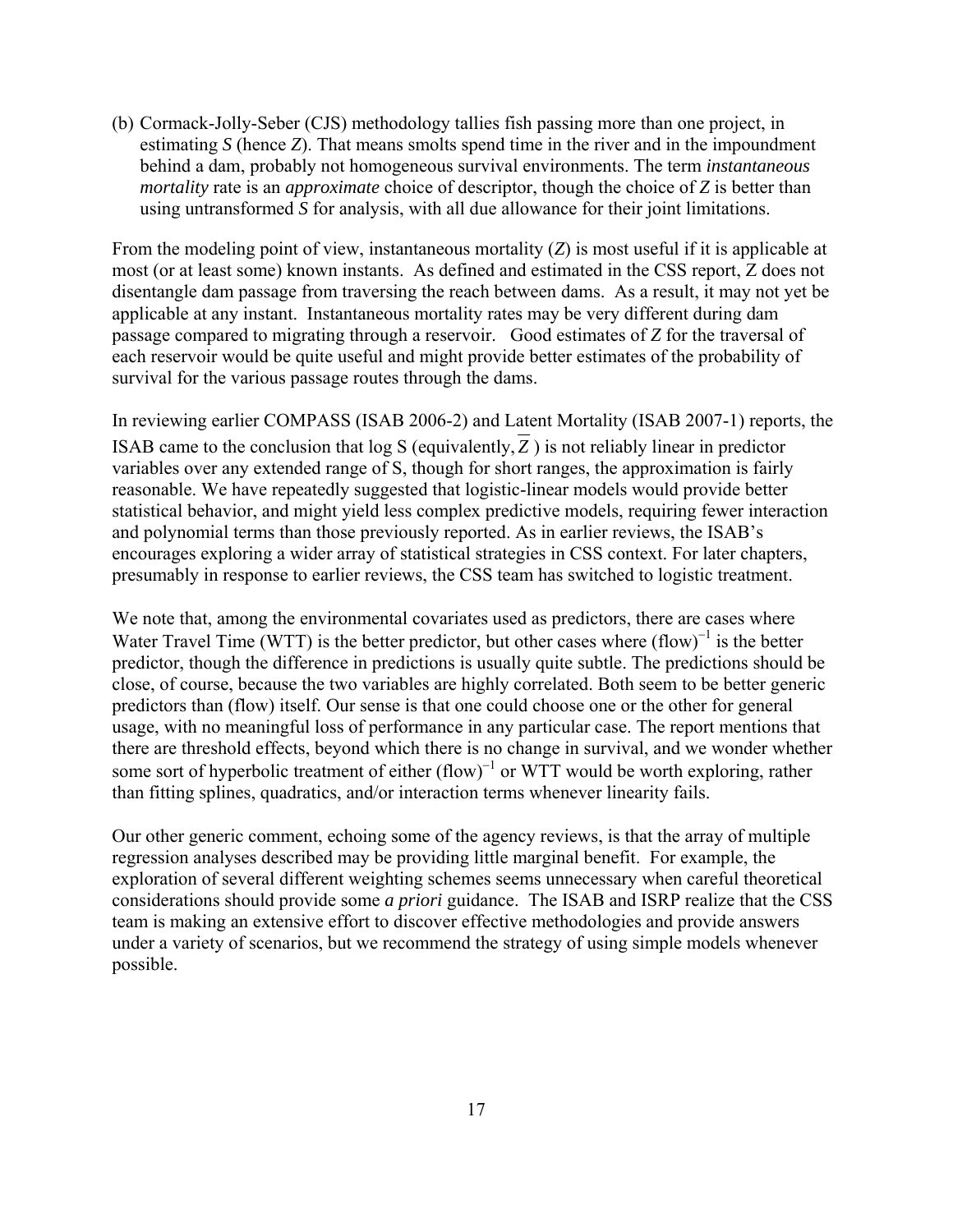## <span id="page-20-0"></span>**B. Chapter 3: Annual SAR by Study Category,** *TIR***,** *SR***, and** *D* **for Hatchery and Wild Spring/Summer Chinook Salmon and Steelhead: Patterns and Significance**

Chapter 3 includes an extensive discussion of study methods, along with the techniques and formulas that were used. The report provides a summary of results through the life of the study and an overall comparison of study results among years. It provides clear interpretations of these results and summary conclusions. This chapter is devoted to a comparison of in-river and transported fish, where the sampling unit of interest is the entire yearly run. The chapter describes the computation of SARs for three cohorts,  $T_0$  = fish transported from Snake River Dams at Dams at Lower Granite (LGR), Little Goose (LGS) and Lower Monumental (LMN),  $C_0$  $=$  in-river fish not detected at any of the projects, and  $C_1$  = fish detected at LGR, and then diverted to the bypass system, but otherwise migrating in-river. Tagged fish were, in all cases, assumed to mimic the behavior patterns and exhibit the survival experience of their untagged counterparts. Not everyone will agree with all of the conclusions, but the process and evidence used to arrive at those conclusions are transparent, so the argument becomes one of interpretation.

Chapter 3 and appropriate appendices clearly lay out the methods, procedures, formulae, and data used to establish the reported values of SARs, TIRs, S<sub>R</sub>, and D. The report summarizes the experience for spring-summer Chinook, both hatchery and wild stocks, and for Steelhead, both hatchery and wild stocks. The net benefit of transportation would appear to decrease in the order (hatchery and wild Steelhead) > (hatchery Chinook) > (wild Chinook), with wild Chinook showing no consistent evidence of any net benefit,  $TIR_0 \sim 1$ . Even where there was substantial benefit from transportation, none of these SARs were sufficient for stock persistence, so while it sometimes does improve survival, transportation alone is not sufficient to ensure persistence. The broad outline of results seems clear enough, but we must emphasize some of the limitations pointed out by the CSS team, and flag some others that will need attention in the future.

1. The assumption that tagged fish are typical of the untagged fish in their respective cohorts is difficult to test in any empirical fashion and is a bit worrisome, in view of two features flagged by the CSS team. First, in the early years of tagging for both species, untagged fish arriving at the collection facility at LGR were routinely transported (joining the  $T_0$  cohort), but tagged fish were diverted to the bypass system (joining the  $C_1$  cohort). The  $C_0$  cohort remains undetected until it is below BON, and its numbers and survival through the hydrosystem must be estimated, inevitably more by assumption than by checkable results. That translates into a substantial estimation variance. In more recent years, a substantial fraction of tagged fish has been added to the  $T_0$  cohort, so the discrepancy is less pronounced. Second, for both species, both hatchery and wild stocks exhibited subsequent  $SAR(C_0) > SAR(C_1)$ . The CSS report attributes the extra losses in the  $C_1$  cohort to handling at the LGR collection facility, associated with diversion to the bypass system. Whether that extra survival toll on tagged in-river smolts is due to handling at LGR or to tagging itself, in-river smolts would appear to suffer from the process, relative to untagged  $T_0$  fish.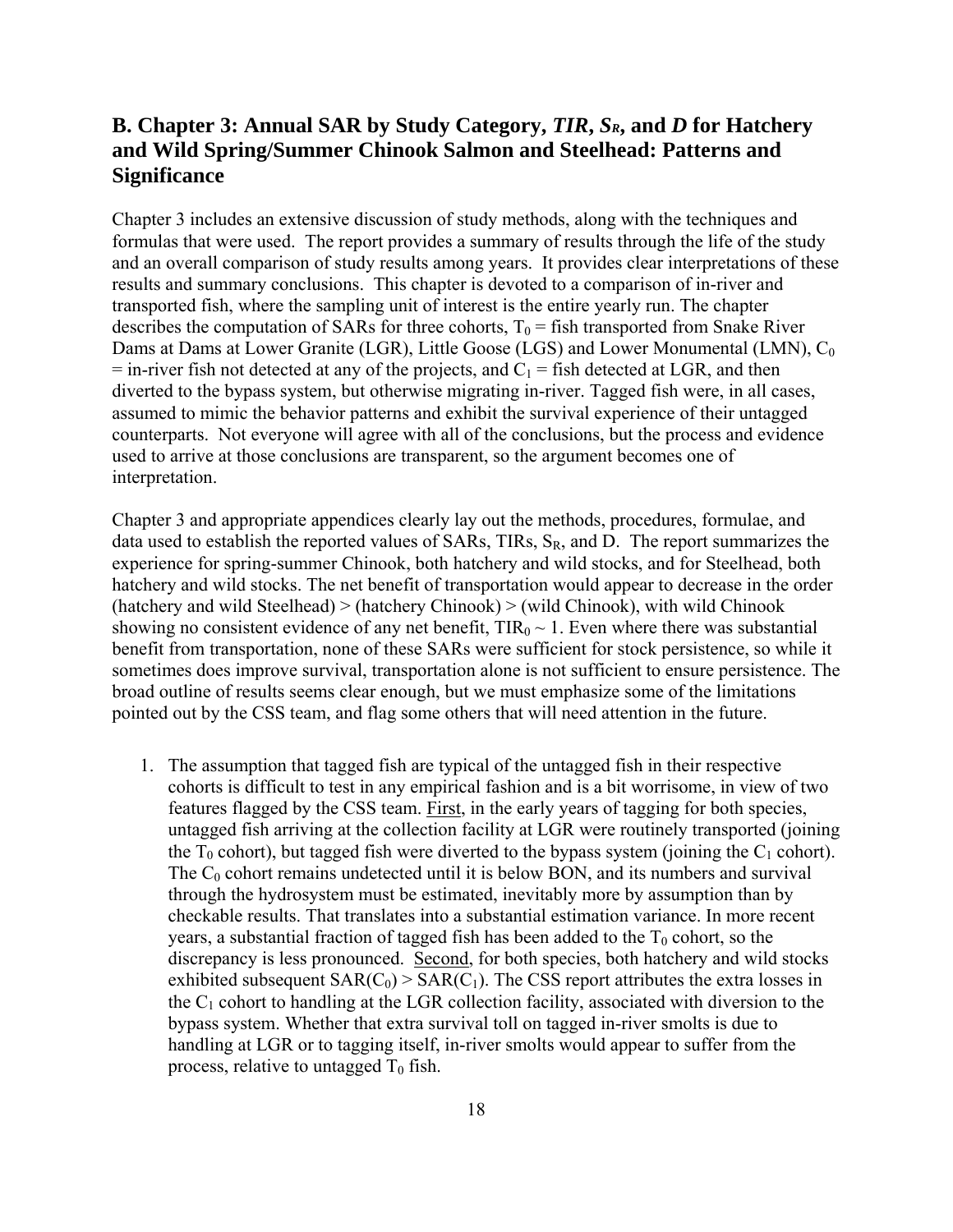- 2. Transported fish are collected at three projects (LGR, LGS, and LMN), but are all treated as though released at LGR. In order to do this, the survival experience of fish collected at LGS and LMN is "back-translated" to LGR, using the LGR LGS and LGS LMN reach survival probabilities. Those probabilities are very imprecisely estimated, as pointed out by the CSS team, and that imprecision translates into larger variances for  $S_T$ , and from there into low precision for  $SAR(T_0)$ . The wild Chinook and Steelhead sample sizes are small enough to be problematic in any case, so inflating the error of  $S_T$  is unfortunate. What is more bothersome is the fact that in the process of back-translating LGS- and LMN-transported stocks to LGR, we lose any opportunity to compare the SARs of these additional cohorts, call them  $T_1$  and  $T_2$  for convenience, with the SARs of  $T_0$ ,  $C_0$  and  $C_1$ . Such contrasts could be very useful indices of the success to be gained (or lost) by transportation from lower on the hydrosystem. ISAB asked for some resolution of this issue as early as the COMPASS (ISAB 2006-2) report, but this matter has yet to be clearly resolved.
- 3. It seems unlikely that D will ever be definitively determined. Moreover, interpretation of D as the "out of hydrosystem effect" requires that we separate the survival experience of BON-ocean-BON from that of BON-LGR, or at least the assumption that survival from BON-LGR is the same for  $T_0$  as for  $C_0$  (and/or for  $C_1$ ). In spite of the small numbers returning for the upriver journey, it would be useful in the future to make an attempt to separate the effects.
- 4. In an extremely low flow year, such as 2001, the  $C_0$  cohort was not available, so TIR was defined as  $SAR(T_0)/SAR(C_1)$ .  $SAR(C_1)$  is an inappropriate reference point and the returns of  $C_1$  were so few that the estimate itself is shaky. Although this is the only estimate available, this TIR estimate is probably severely inflated. The CSS team is to be commended for finding creative alternatives for estimating TIR in 2001, but regardless of the TIR estimate, transportation may be the only strategy available in a severe drought, given current circumstances.
- 5. The report clearly describes the limitations imposed by small sample sizes for wild Chinook and for Steelhead in estimating TIR<sub>0</sub>. Sample sizes of hatchery Chinook are large enough that the evidence for  $TIR_0 > 1$  was collectively convincing. Transportation of steelhead seems beneficial enough that even limited precision is not a serious impediment to establishing that fact. For wild Chinook, also represented by inadequate sample sizes, the noise is larger than the signal for  $TIR_0$ , and nothing
- 6. g very convincing can be determined.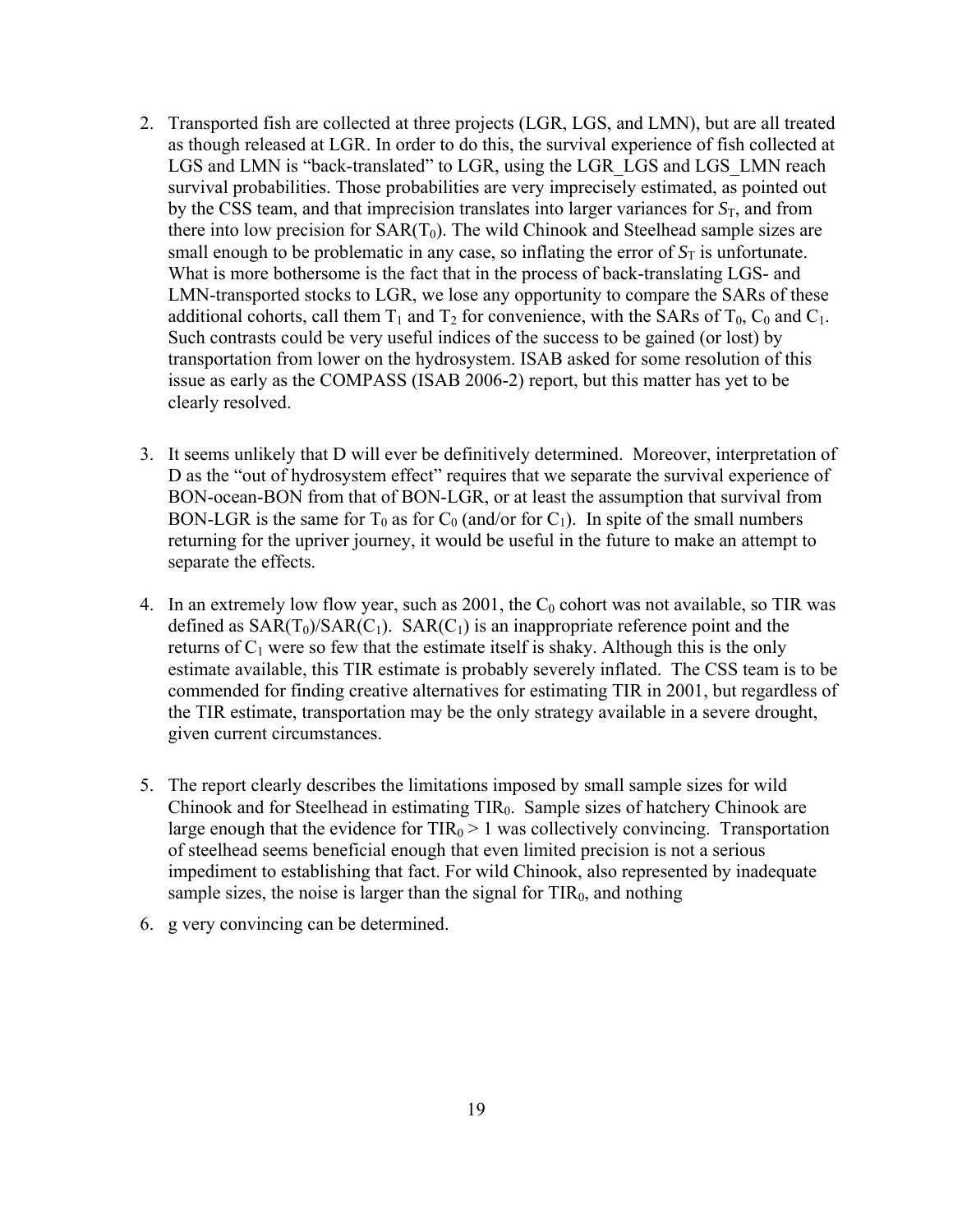### <span id="page-22-0"></span>**C. Chapter 4: Estimating Environmental Stochasticity in SARs,** *TIR***s, and** *D***s**

Chapter 4 produces statistical distributions of SARs, TIRs, and Ds over multiple migration years with the goal of estimating environmental stochasticity for these metrics. These distributions are produced for each collector project with the purpose of allowing prospective modeling and for monitoring and evaluation to estimate variation in observed TIRs. The work presented represents only category  $C_0$  fish as the in-river population but the CSS team notes that the methodology can be extended to other in-river populations, presumably category  $C_1$  fish.

The approach is based on the assumption that long-term distributions of SARs can be modeled as a beta distribution. This flexible distribution is often chosen as a model for data restricted to values between 0 and 1. The material presented here extends earlier work (Berggren et al. 200[5](#page-22-1)<sup>5</sup>) to wild steelhead, to estimate SARs, TIRs, and Ds for each transport project separately, and to modify the method for TIR distributions that include covariance between transport and control SARs, by using beta random variables.

An estimate of environmental variance of SAR is obtained by removing an estimate of demographic variance from total inter-annual variance. Most of the analyses focus on annual SAR estimates with their inherent limitations of utility, as noted elsewhere in this review. The CSS team observes that the migration season could be broken into segments, based on arrival timing and the method used to examine within season patterns. The ISAB and ISRP encourage this additional investigation to provide value for project management.

As in any study involving complex adaptation of statistical methodology, there will be differences of opinion about details. Without dwelling on these details, we note that there may be bias in the estimation of the sampling variance that results in a derivative bias in the estimate of the environmental variance. The CSS team is in a good position to investigate potential biases, and they do identify that there is a slight underestimation of environmental variance in an analysis where there is a positive correlation between smolt number and adult returns. Support for some assumptions, such as binomially distributed sampling error in SAR estimates, has been provided.

 $\overline{a}$ 

<span id="page-22-1"></span><sup>5</sup> Berggren, T., H. Franzoni, L. Basham, P. Wilson, H. Schaller, C. Petrosky, E. Weber, and R. Boyce. December 2005. Comparative Survival Study (CSS) of PIT-tagged Spring/Summer Chinook and PIT-tagged Summer Steelhead, 2005 Annual Report, Mark/Recapture Activities and Bootstrap Analysis. BPA Contract # 19960200. 107 pages. Available at [www.fpc.org/](http://www.fpc.org/)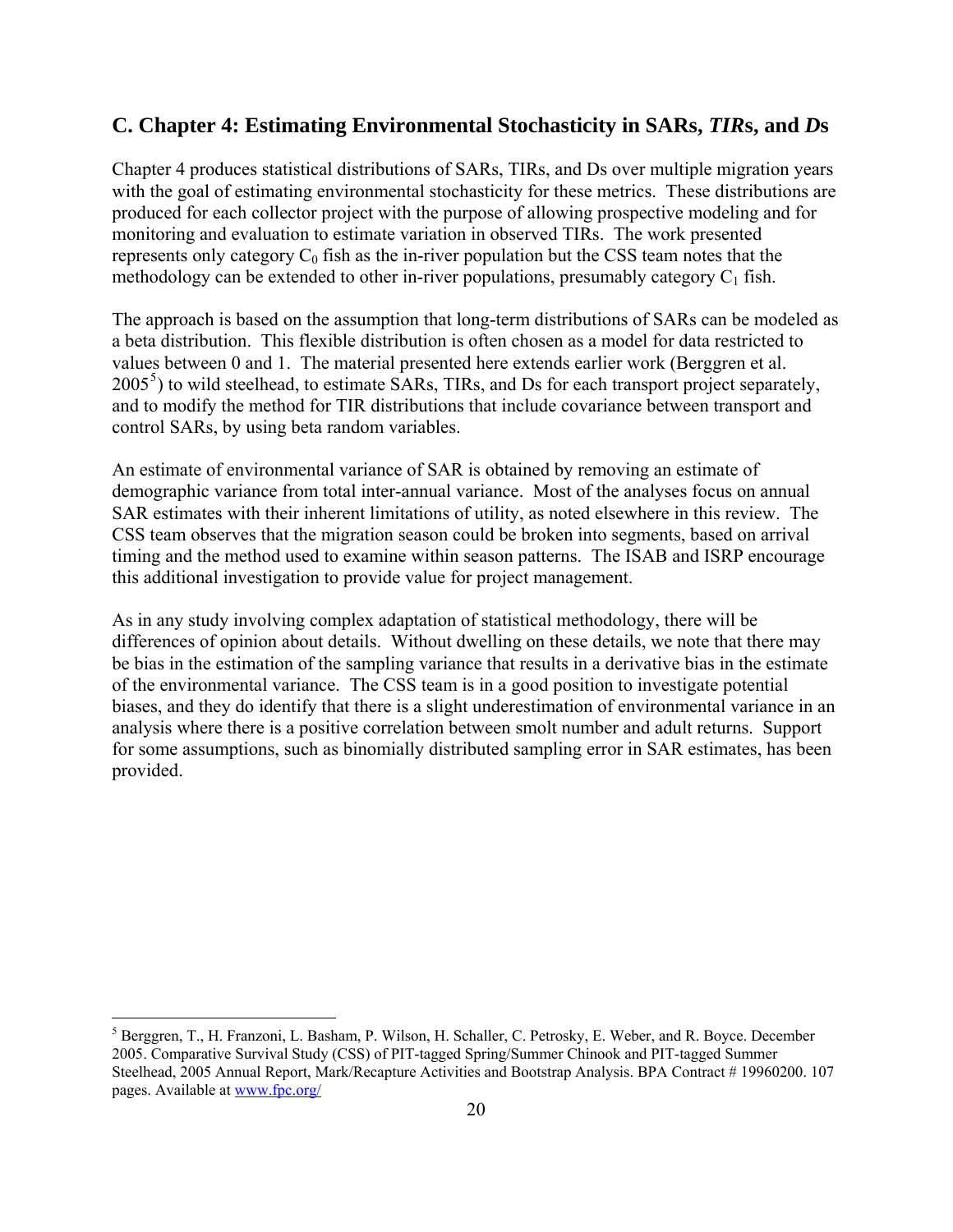### <span id="page-23-0"></span>**D. Chapter 5: Evaluation and Comparison of Overall SARs**

Chapter 5 presents a wealth of original study data and analyses to try and evaluate: (1) how well overall SARs for Snake River listed salmon and steelhead are meeting the NPCC  $(2003^6)$  $(2003^6)$  $(2003^6)$  interim biological recovery goals, (2) how certain environmental factors influence the overall SARs, and (3) compare SARs for Snake River spring/summer Chinook and SARs from downriver populations to relate to effects of the hydrosystem in the lower Snake River.

(1) Overall SARs for wild spring/summer Chinook (geometric mean 0.9%, range 0.3-2.4%) and wild steelhead (geometric mean 1.6%, range 0.3% - 2.9%) fell short of the NPCC SAR recovery objectives (2% minimum, 4% average). These conclusions were supported by the data presented in the report, but do not include the untagged fish data. For some years, the untagged fish have been estimated to survive at considerably higher rates than tagged fish (Copeland et al.  $2007^7$  $2007^7$  $2007^7$ ). Regardless, these SARs are low and are reason for concern for recovery of these listed stocks. We note that the interim NPCC recovery goals may be revised by the final recommendations of the Technical Recovery Teams, soon to be available, and future recovery goals will most likely be tailored to individual ESUs.

(2) CSS analyses indicated that SARs of Snake River wild spring/summer Chinook were positively correlated with faster water travel time (WTT) experienced during the smolt migration, cooler phases of the PDO index (primarily in May or September), and stronger downwelling in the fall (November) during the first year of ocean residence. SAR estimates based on a limited time series of PIT tag data have a high degree of uncertainty, and environmental and ocean conditions vary on several temporal and spatial scales.

(3) In recent CSS reviews, both the ISAB and ISRP have expressed concern about the limited number of sites and stocks used in the upriver/downriver comparisons. Conclusions regarding the effects of the hydrosystem that are based on upriver/downriver comparisons are not scientifically defensible. The observation that SARs for wild Chinook were only one quarter that of similar downriver populations that migrated through fewer dams does not provide proof that the hydrosystem is responsible for this SAR difference; there are myriad alternative possible explanations. The comparisons are weak because of the limited number of sites compared and the multitude of confounding variables that could influence SARs, in addition to the hydrosystem effect.

Although both the ISRP (ISRP 2006-6) and the ISAB (ISAB 2006-3) (see above) have recommended that more lower river sites/stocks be included in the comparative analysis, we now doubt that there are a sufficient number of downriver wild and hatchery stocks available with adequate quantity and quality of data to provide a meaningful comparison. It is very likely that there will be climatic, watershed, and habitat differences between the Snake River and lower

 $\overline{a}$ 

<span id="page-23-1"></span><sup>&</sup>lt;sup>6</sup> 2003 Mainstem Amendments to the Columbia River Basin Fish and Wildlife Program: [www.nwcouncil.org/library/2003/2003-11.htm 7](http://www.nwcouncil.org/library/2003/2003-11.htm)

<span id="page-23-2"></span> $\sqrt{7}$  Copeland, T., J. Johnson, and G. Bunn. 2007. Idaho natural production monitoring and evaluation. Report of Research by Idaho Department of Fish and Game to Bonneville Power Administration, 2005-2006 Annual Report, Project No. 199107300 (BPA Report DOE/BP-00023363-1), 53 electronic p.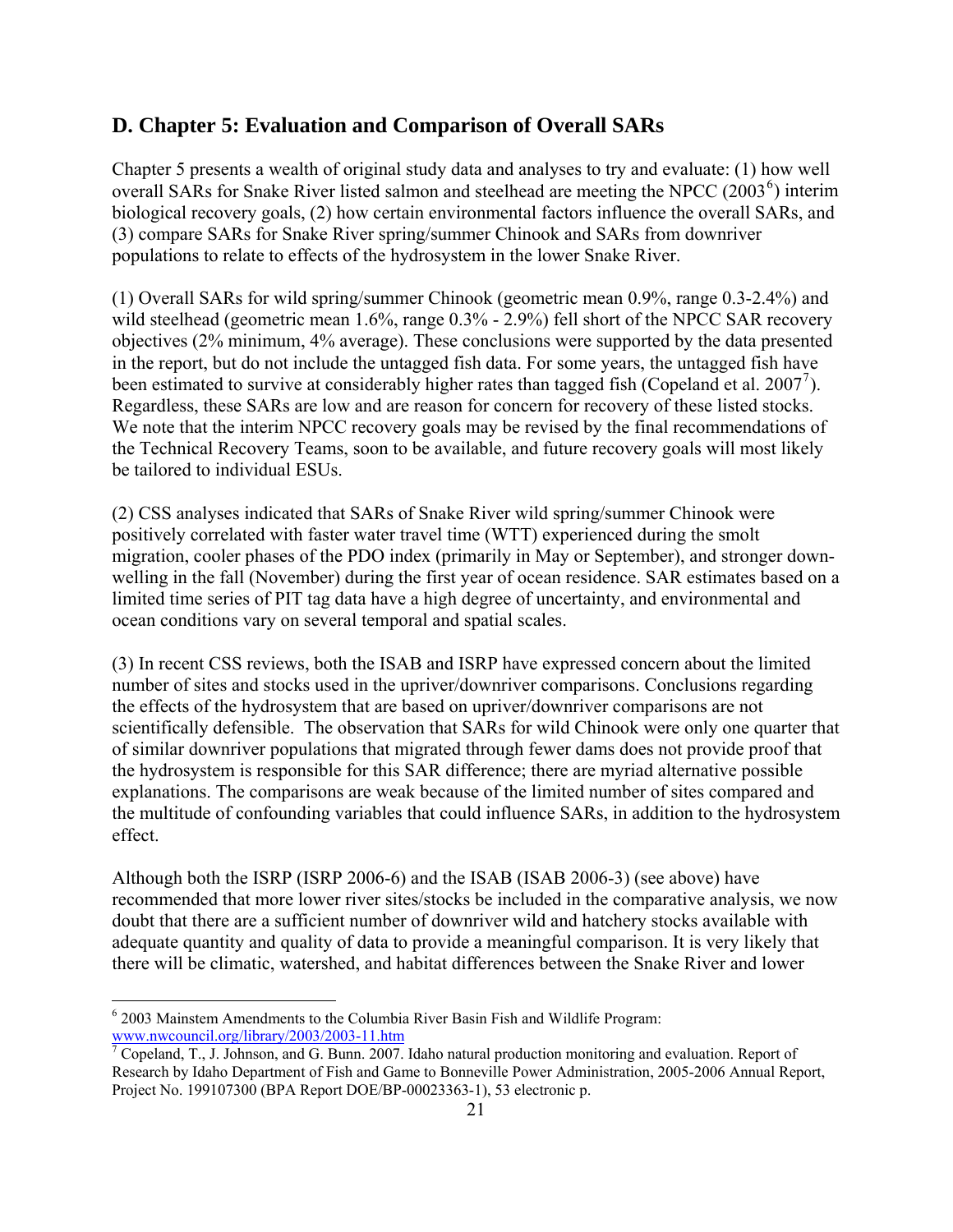<span id="page-24-0"></span>Columbia River sites, thus exacerbating the physiographic and habitat differences between those sites. Even if statistical differences in SARs between upstream and downstream stocks were found with increased sample size, it would be extremely difficult to determine the causes of the difference.

While the CSS team has addressed life history differences as well as possible, given the available data, the current data shed no light on life history differences that might have been present at the time of dam construction. Too many (salmon) generations have elapsed since then, and the evolutionary pressures to adapt to a new situation have been severe. Recent evidence from outside of the Columbia River argues that salmon life-history traits can evolve rapidly. Extending these observations to the Columbia River, the salmon have likely adapted and evolved (as well as they can) in the time elapsed. The Snake River stocks are, in all likelihood, no longer the same as their pre-hydrosystem ancestors. The downriver stocks have also been under severe pressures from their own changing environment, and they have also evolved, but almost surely not in the same direction as the Snake River counterparts.

### **E. Chapter 6: Partitioning Survival Rates - Hatchery Release to Return**

This chapter is designed to evaluate survival performance of Chinook (both hatchery and wild origin) on their return journey, (1) the BON-LGR leg, and (b) from LGR to their source hatchery (or spawning ground). Steelhead will be evaluated separately and in the future. Three cohorts are being examined here for each stock,  $T_0$  (transported from LGR),  $T_1$  (transported from LGS or a lower project), and  $C_0$  (in-river). We commented in reviewing Chapter 3 that it would be useful to separate  $T_0$  from  $T_1$  fish, and the results of Chapter 6 make the benefits of that recommendation clear. The central messages emerging from contrasting  $T_0$  and  $C_0$  are as follows:

#### $BON \rightarrow LGR$

- a. We question, with reference to Chapter 3, whether it is reasonable to assume that D could be allocated to "out of hydrosystem effects," which at very least would require that the BON  $\rightarrow$  spawning ground component of SAR(T<sub>0</sub>) and SAR(C<sub>0</sub>) could plausibly be as identical. This chapter clearly shows that assumption to be false; there are "within hydrosystem effects" embedded in D. There is unequivocal evidence that  $SAR(C_0)$  $SAR(T_0)$  for the BON-LGR leg of the upriver journey.  $SAR(C_0)$  is also a bit better than  $SAR(T_1)$ , but differences are quite a bit smaller and are generally non-significant.
- b. Logistic regression modeling shows that all attractive models include a term for a transportation effect, whether or not environmental or management effects are added, and that sometimes, terms for variables other than transportation are not particularly helpful. It is worth recalling that  $TIR_0 = SAR(T_0)/SAR(C_0) > 1$  for hatchery Chinook and  $\sim 1$  for wild Chinook, measured from LGR-LGR (Chapter 3).

#### $LGR \rightarrow$  spawning ground

c. There are serious detection issues above LGR, due to the number of other factors that can obscure detection at the natal spawning sites, among them harvest or straying, but about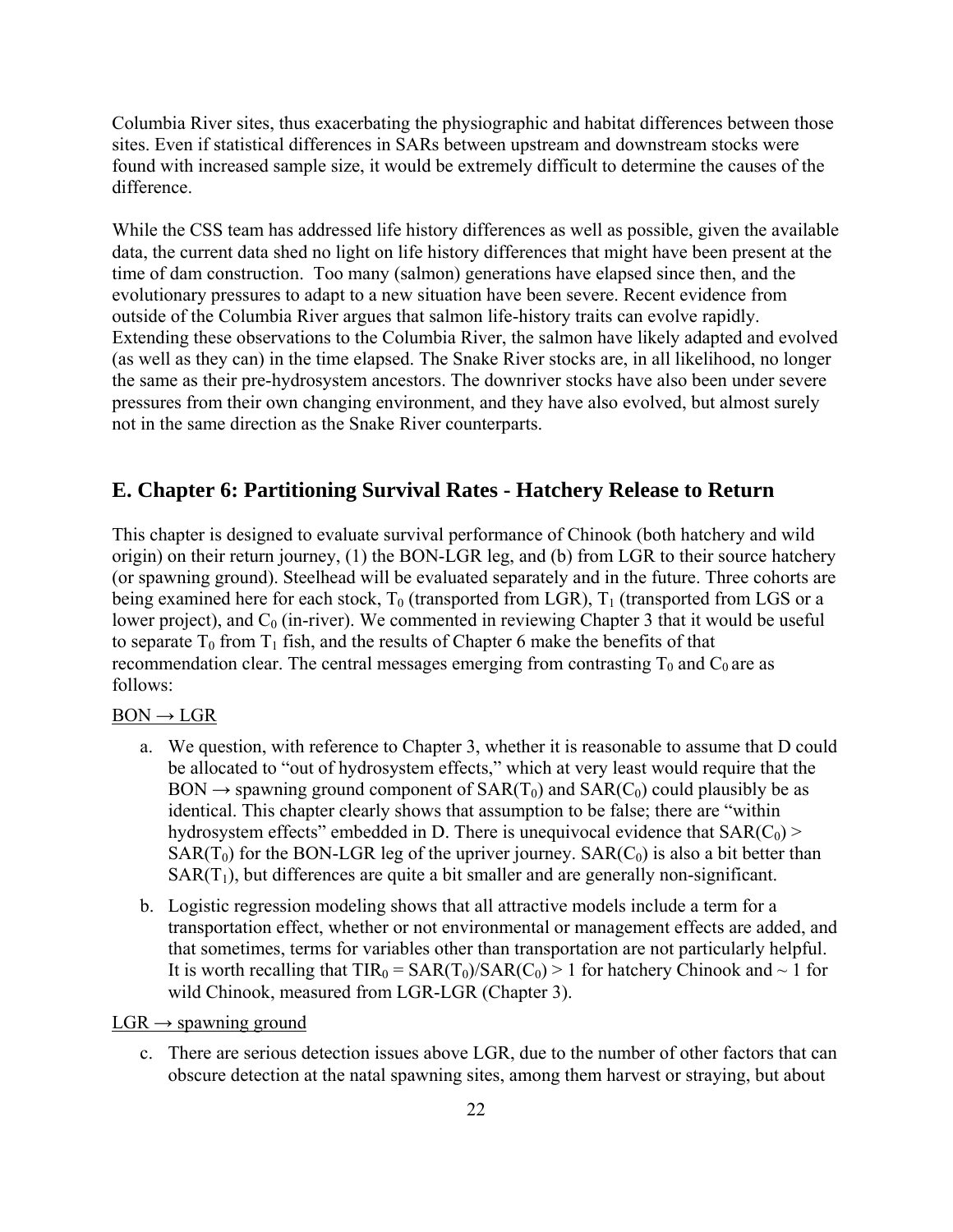<span id="page-25-0"></span>60% of the migrating adults that pass LGR are subsequently detected at a spawning site. Upward adjustment for those that are not detected yields an estimate of about 75 - 80%, depending on the cohort, but the CSS report states that the estimates are not very reliable, given the limited auxiliary information available.

d. Based on preliminary analyses of incomplete data, there is suggestive evidence that the farther upriver that natal source is from LGR, the greater the probability of returning to it, interpreted in terms of the time for imprinting on the way downstream from source to LGR.

Four larger messages emerge from Chapter 6.

- 1. The retrospective report reminds us that  $LGR \rightarrow$  natal source component of the survival experience is outside the current CSS mandate, but suggests that we need to know a lot more about it and that our evaluation needs to improve. We concur.
- 2. Transportation downriver, whatever benefits it may have on the outward journey, has substantial negative consequences on the homeward journey.
- 3. Smolts transported from LGS (or from lower projects) fare better on the homeward journey than do those transported from LGR, but we have no reports on the compensating benefits on the outward journey, because the data on survival of  $T_1$ ,  $T_2$ , and so on have been "back-adjusted to LGR" and are lumped with LGR-transported fish  $(T_0)$ . That is not necessary, and indeed, it is time for a direct assessment of SAR- and TIR-values for fish of the  $T_1$  (LGS-transported),  $T_2$  (LMN-transported), and other transported smolts as well, all in comparison with the  $C_0$  and  $T_0$  cohorts.
- 4. Proper TIR-values are needed for all of these cohorts, measured LGR-LGR, but the data exist now, and the possibility of an improved transportation strategy is worth evaluating with the already available information.

### **F. Chapter 7: Simulation Studies to Explore Impact of CJS Model Assumption Violations on Parameter Estimation**

Chapter 7 goes a long way toward establishing the robustness of the Cormack-Jolly-Seber (CJS) results. The simulation studies presented in Chapter 7 explore the impact of violations of the CJS model assumption. In particular the CJS model assumes no variation in detection and survival probabilities through the season. Within season variation in migration conditions could cause variation in either detection or survival probabilities, violating the CJS assumptions. The CSS group has executed extensive simulation studies of the sensitivity of their procedures to variation in these probabilities through a season. Their approach is a standard method for establishing these sensitivities, and their results suggest that the CJS model output is robust to all but the most extreme within-season variation in survival or detection probability. Other sensitivity analyses could undoubtedly be pursued, but the analyses presented here provide substantial confidence in their current CJS results.